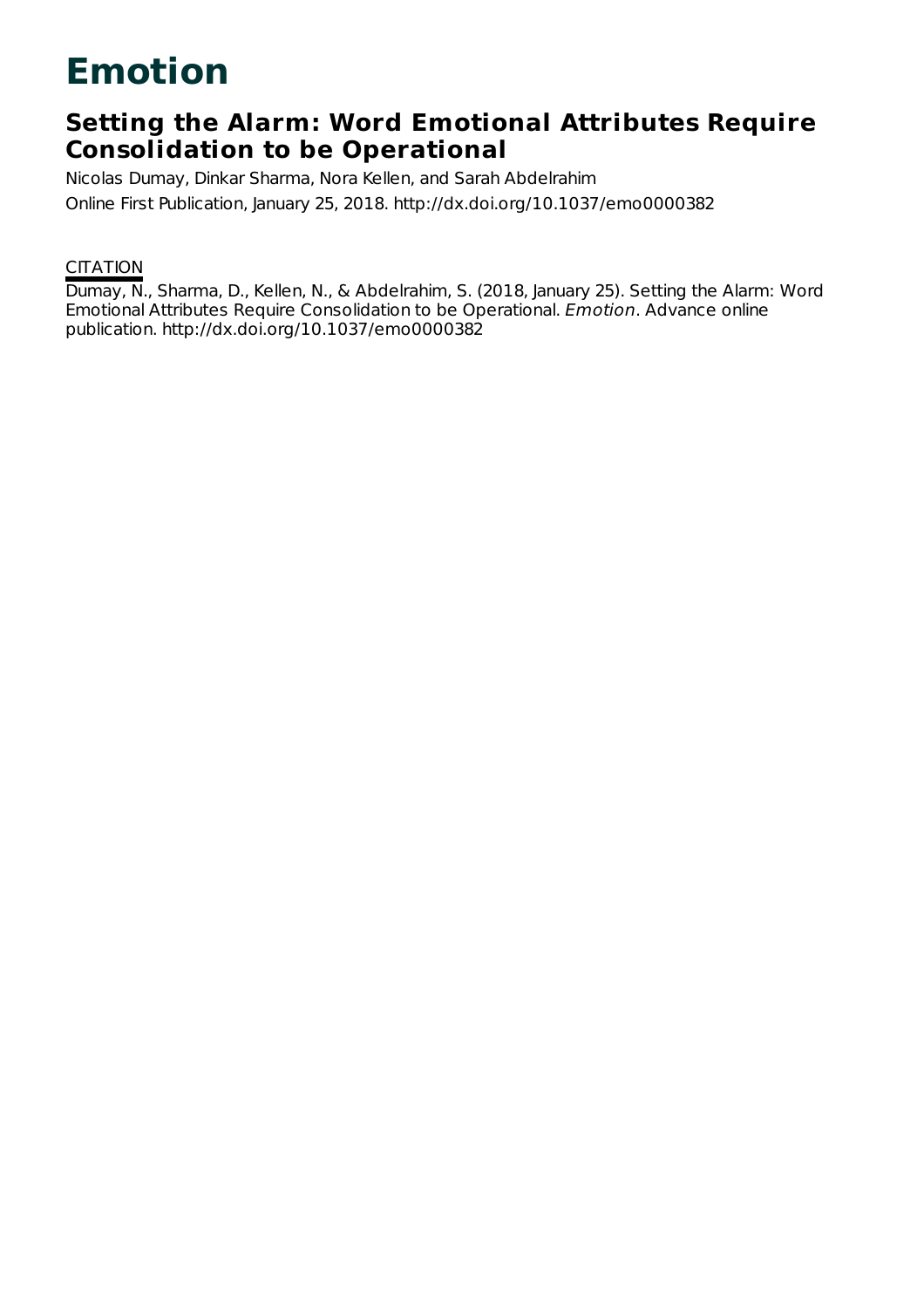# Setting the Alarm: Word Emotional Attributes Require Consolidation to be Operational

Nicolas Dumay University of Exeter and Basque Center on Cognition, Brain and Language, San Sebastián, Spain

Dinkar Sharma, Nora Kellen, and Sarah Abdelrahim University of Kent

Demonstrations of emotional Stroop in conditioned made-up words are flawed because of the lack of task ensuring similar word encoding across conditions. Here, participants were trained on associations between made-up words (e.g., 'drott') and pictures with an alarming or neutral content (e.g., 'a dead sheep' vs. 'a munching cow') in a situation that required attention to both ends of each association. To test whether word emotional attributes need to consolidate before they can hijack attention, one set of associations was learned seven days before the test, whereas the other set was learned either six hrs or immediately before the test. The novel words' ability to evoke their emotional attributes was assessed by using both Stroop and an auditory analogue called pause detection. Matching words and pictures was harder for alarming associations. However, similar learning rate and forgetting at seven days were observed for both types of associations. Pause detection revealed no emotion effect for same-day (i.e., unconsolidated) associations, but robust interference for seven-day-old (i.e., consolidated) alarming associations. Attention capture was found in the emotional Stroop as well, though only when trial  $n-1$ referred to a same-day association. This task also showed stronger response repetition priming (independently of emotion) when trials  $n$  and  $n-1$  both tapped into seven-day-old associations. Word emotional attributes hence take between six hrs and seven days to be operational. Moreover, age interactions between consecutive trials can be used to gauge implicitly the indirect (relational) episodic associations that develop in the meantime between the memories of individual items.

*Keywords:* emotional Stroop, memory consolidation, threat detection, relational memory, response/task conflict

Assessing the ease with which a person reports the color in which particular types of words are printed has been a useful diagnostic tool in clinical populations (for reviews, see Bar-Haim, Lamy, Pergamin, Bakermans-Kranenburg, & Van IJzendoorn, 2007; Williams, Mathews, & MacLeod, 1996; Yiend, 2010). For example, depressed individuals have a much harder time than do nondepressed individuals naming or classifying (by button push) the color print of words associated with depression (e.g., defeat, failure, reject), whereas posttraumatic stress disorder patients (e.g.,

words associated with the specific trauma that they have experienced (e.g., Caparos & Blanchette, 2014; Epp, Dobson, Dozois, & Frewen, 2012; Khanna et al., 2016; [Pergamin-Hight, Naim,](#page-16-0) [Bakermans-Kranenburg, van IJzendoorn, & Bar-Haim, 2015;](#page-16-0) for reviews, see Cisler et al., 2011; Joormann, 2010). A similar effect is observed for specific words in those suffering from panic attacks, obsessive– compulsive behaviors, generalized anxiety, addiction, and phobias (e.g., Cox, Fadardi, & Pothos, 2006; Phaf & Kan, 2007; Williams, Watts, MacLeod, & Mathews, 1997). It is also obtained from threat-related words (e.g., death) in nonpathological individuals, suggesting a predisposition to react to threat by a reallocation of attention (for a review, see Cisler & Koster, 2010). It can surface not only as a capture of attention on the current trial (a fast component; e.g., Pratto & John, 1991), but also—and sometimes more prominently—as a difficulty in disengaging attention from the word's emotional content accessed on the previous trial (a slow component; e.g., McKenna & Sharma, 2004; see also Bertels & Kolinsky, 2016). This affective interference has been referred to as the 'emotional Stroop' because of its similarity, in appearance at least, with the classic Stroop effect (cf. Dalgleish, 2005).

rape victims, veterans, etc.) have, instead, more difficulties with

However, unlike the classic Stroop (Stroop, 1935; MacLeod, 1991), which is measured at the item-level, by presenting the same color word (e.g., red) in a color-congruent (red) and a colorincongruent condition (blue), the emotional Stroop is almost unavoid-

Nicolas Dumay, Department of Psychology, University of Exeter, and Basque Center on Cognition, Brain and Language, San Sebastián, Spain; Dinkar Sharma, Nora Kellen, and Sarah Abdelrahim, School of Psychology, and Centre for Cognitive Neuroscience and Cognitive Systems, University of Kent.

Nicolas Dumay designed and prepared the experiment, analyzed the data, and wrote the paper. Dinkar Sharma contributed to the design and stimulus preparation and bounced ideas throughout. Nora Kellen and Sarah Abdelrahim helped with stimulus selection and tested all participants. We thank Jacqueline Aldridge for lending us her voice and Arty Samuel for commenting on an earlier version. The raw data behind this publication can be accessed by contacting the authors.

Correspondence concerning this article should be addressed to Nicolas Dumay, Department of Psychology, University of Exeter, Perry Road, EX4 4QG, Exeter, United Kingdom. E-mail: [nicolas.dumay@gmail.com](mailto:nicolas.dumay@gmail.com)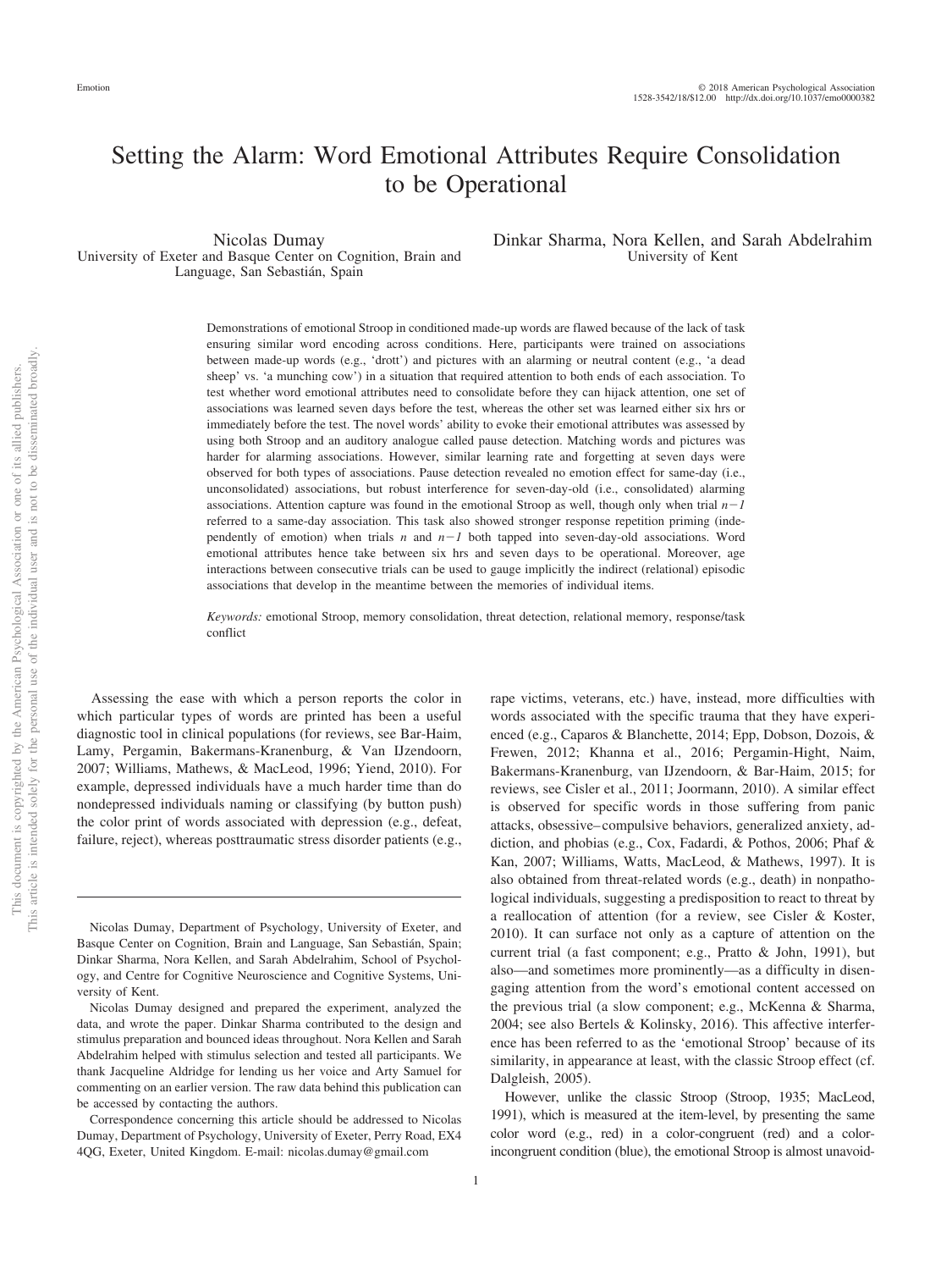ably measured by comparing performance between two different sets of items: the emotional words and the neutral words. This raises the possibility that emotional Stroop has nothing to do with emotion, and is, instead, driven by some systematic uncontrolled difference(s) between the orthographic, phonological and/or lexico-semantic properties of the two word sets (cf. Bowers, Davis, & Hanley, 2005; Cutler, 1981; Magnuson, Tanenhaus, Aslin, & Dahan, 2003, for earlier warnings). Thus, any perceptual or linguistic dimension that affects how the word is processed and covaries with emotional content could drive the effect.

Evidence showing that this is clearly a possibility comes from studies looking at unintentional word reading, by means of noncolor word Stroop tasks (for a review, see Kinoshita, De Wit, & Norris, 2017). These studies demonstrate that the extent to which the orthographic make-up of a word (i.e., its sublexical letter sequences) invites reading aloud is a prime determinant of color classification latencies: these are slower for letter strings that are most prototypical of the language (e.g., Klein, 1964; Monsell, Taylor, & Murphy, 2001). As Kinoshita et al. showed, reading the word (and thus having a task conflict) is more likely to occur when the modality of color response also involves phonology (i.e., vocal responses); because this interference is driven by pronounceability, it also increases the more there are letters in the word. In addition, frequency manipulations (e.g., Burt, 2002; Monsell et al., 2001) have shown a (not always reliable) trend, whereby words seen often in the language are color-named faster than are words seen less often. Thus, theoretically, subtle (uncontrolled) differences in the linguistic make-up of the words could be behind the emotional Stroop.

The bomb was dropped by Larsen, Mercer, and Balota (2006), whom, in a meta-analysis, uncovered some worrying confounds in the lexical properties and processing of the negative, positive, disorderspecific, and neutral (control) words of 32 published emotional Stroop studies (i.e., 1,033 unique words in total). They found that negative and disorder-specific words were less frequent than neutral words, and that emotional words, whether negative or positive, also had more letters in them. Relying on Balota et al.'s (2002) corpus of behavioral data, the authors found that negative and disorder-specific words returned poorer lexical decision and naming performance compared with neutral words (see their Table 1). Based on the noncolor word Stroop findings reviewed above, this is exactly what one would expect. Although one could argue that these behavioral differences may themselves reflect the influence of emotions, they actually go in the opposite direction to what an attention-grabbing mechanism would produce. Because, in tasks such as naming and lexical decision, threat directs attention straight onto the relevant dimension (i.e., the word), better performance for negative and disorder-specific words should be observed, not the reverse. Except for disorder-specific words, Larsen et al. showed that the behavioral differences were entirely explained by the lexical properties of the items.

The Larsen et al. (2006) study casts doubt on the emotional nature of the emotional Stroop. It suggests instead that the observed interference reflects systematic differences in the processing requirements between emotional and nonemotional words. One counterargument, however, is that in clinical populations the interference produced by disorder-specific words returns to baseline as the symptoms disappear. Although this is compatible with an emotion-based interpretation, one could equally imagine that, with a pathology emerging, the content of one person's language would include more exposure to words relating to the area of concern, and this could be picked up by the Stroop test. That the interference goes away while patients are still exposed more than usual to some of these words during therapy could be a way out for the emotional hypothesis. However, this would require demonstration that the amount of exposure received in therapy session could make up for the fact that at this point the words in question no longer occur as frequently in the patient's language.

To tackle the issue, Richards and Blanchette (2004) manipulated emotionality within item by imposing new emotional attributes to a set of existing (neutral) words (e.g., 'camera') and nonwords (e.g., 'patarel') via associative learning.<sup>1</sup> Across trials, words and pseudowords always appeared together with either emotional or neutral pictures, so that ultimately the linguistic stimuli could inherit the emotional value of the picture set they were paired with. All negative associations were learned first, or vice versa. In the Stroop task that followed, negatively conditioned pseudowords produced interference only in the most anxious participants, whereas negatively conditioned words produced no effect whatsoever.

These results are important because they suggest that with just a handful of exposures (there were actually five per word), a letter string at first unknown to the participant can acquire emotional attributes and by itself (i.e., in the absence of the unconditioned image) trigger a threat reaction. They support the idea that, despite the presence of lexical (and potentially other linguistic) confounds, emotional Stroop reflects the capture of attention by emotions. Hence, Richards and Blanchette concluded that "... emotional connotations are a vital component of the emotional Stroop effect" (pp. 279 –280).

These data were reproduced in cocaine users by Sharma and Money (2010), using the same learning procedure (except that valence was not blocked). In a variant of the emotional Stroop administered soon after, in which every critical trial was followed by six neutral fillers (McKenna & Sharma, 2004), they found that nonwords conditioned with addiction images interfered with color naming, not on the current trial but on the subsequent trial. As the authors suggested, craving may have been responsible for some difficulties in disengaging attention from drug-conditioned stimuli; alternatively, drug-conditioned stimuli may have reactivated the specific anxiety associated with the outlaw nature of the addiction. Either way, the underlying assumption is that attention is hijacked because of the word reactivating the associated emotions (respectively, pleasure and threat).

In a recent replication of their own findings, Blanchette and Richards (2013) reported puzzling elements, however. While they repeatedly observed threat-conditioned Stroop interference in anxious participants, ratings of the affective valence of the nonwords immediately after the Stroop test showed no difference between conditions, whether overall or just in the most anxious participants. This is

<sup>&</sup>lt;sup>1</sup> We cannot help but note that out of the twelve nonwords used by Richards and Blanchette (2004), eight were close orthographic (substitution) neighbors of existing words (i.e., gruss, fronded, partled, tounded, admo, trovoke, broubled, donger), six of which had a negative valence (i.e., gross, paroled, wounded, provoke, troubled, danger). These lexical contaminations would make it hard to observe an associative emotional Stroop effect within these items, because it would mean for the neutral condition to go against the natural negative valence infused by the existing neighbor.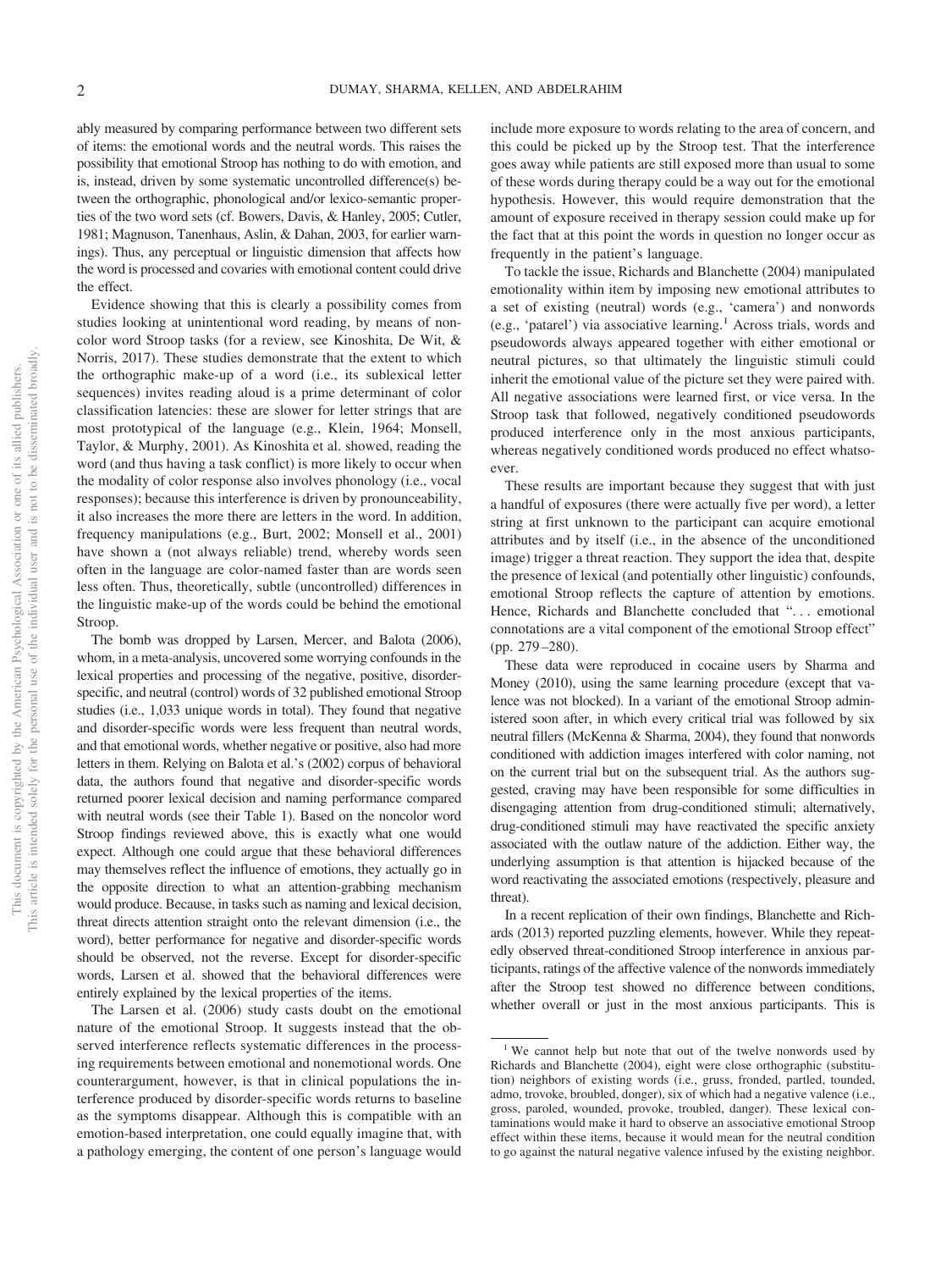puzzling because one would expect the effects of emotion conditioning to be easier to capture via explicit judgments than via a task where emotions are irrelevant, like color naming. As a consequence, one may wonder whether the interference obtained through this conditioning procedure really is driven by the evocation of freshly learned emotional attributes. Blanchette and Richards interpreted the previous dissociation in terms of multiple (independent) levels of reaction to threat. Because expressive and physiological markers of emotions (i.e., face muscle contraction and skin conductance) had higher values for negative than for neutral nonwords during the Stroop task and across the whole sample, the story seems to fit. However, a closer look at the protocol suggests another explanation, with at least two possible scenarios.

In the Richards and Blanchette (2004) procedure used in the previous studies, participants saw a picture for 2 s, with a word (or a nonword) appearing after 500 ms, superimposed on it centrally until the end of the trial (Figure 1a). Participants were only instructed to pay close attention to both the picture and the word until they disappeared. Hence, experimenters had little control over how much encoding was done of each dimension. Therefore, the possibility remains that the balance between looking and paying attention to the word versus the picture varied as a function of emotionality. For instance, in the presence of a negative picture, participants could have had a hard time encoding the word because of the attention-grabbing nature of the background image. Bisby and Burgess (2013), for example, showed that if negative pictures have a long-term memory advantage over neutral pictures, this is at the expense of the associated context: 24 hr after encoding, their participants had better memory of the negative target pictures, but poorer memory of the neutral background. Given the potential for a similar 'weapon focus' effect during encoding in the Richards and Blanchette (2004) study (e.g., Easterbrook, 1959; Kensinger, 2009), nonwords paired with negative pictures could have looked less familiar in the emotional Stroop test that followed. This could have caused surprise, leading to longer color classification latencies.2

Conversely, because, during conditioning, negative and neutral pictures always appeared in separate blocks and no task was required, participants could have adapted to the emotional context and learned to focus on the linguistic dimension when the background was unpleasant. As a result, in the emotional Stroop test, letter strings encoded in the presence of a negative picture could have produced more resonance from episodic memory, again dragging participants away from the task. $3$ 

This view of emotion modulating how much of the letter string is encoded correctly predicts that the Stroop interference should be more visible on nonwords than on words. Because nonwords are, by definition, new to memory, they would provide more leg room to index possible variations in strength of encoding. That the interference is seen only in the most anxious participants is also expected: if words are less well encoded in the negative condition because the background picture is grabbing attention, then this effect should be the largest in high-anxiety individuals, because these are precisely the ones who would be the most disturbed by the presence of an alarming distractor. In selective attention tasks with spatially distinct emotional (or just salient) distractors, nonpathologically anxious individuals show enhanced amygdala reactivity, coupled with poorer recruitment of emotion/cognitive control areas, compared with nonanxious individuals (e.g., Bishop, Duncan, Brett, & Lawrence, 2004; Bishop, Duncan, & Lawrence, 2004; for reviews, see Carretié, 2014; Eysenck,



*Figure 1.* (a) A negative free-viewing conditioning trial in the Richards and Blanchette (2004) study. The word appeared only after 500 ms into the picture display. (b) A neutral learning trial with three distractors in the present study. Participants had to match the novel word presented both auditorily and visually onto one of the four pictures displayed on the screen. In both illustrations, we have replaced the International Affective Picture System (IAPS) pictures by other pictures to avoid copyright issues: (a) A rattlesnake, from [Pixabay.com.](http://Pixabay.com) (b) Pictures of our own: (*clockwise*) A smoky track tractor, Tuscany, Aug. 2015; A fruit shop, Chinatown, NYC, Dec. 2016; Cows, Hainaut, Sept. 2016; Near Ostend harbor, July 2016. See the online article for the color version of this figure.

Derakshan, Santos, & Calvo, 2007; Öhman, 2005). Similarly, if the effect reflects cognitive avoidance, it should also be most visible in high-anxiety participants. Despite a possibly reduced engagement of their emotion control areas (e.g., Bishop, Duncan, Brett, et al., 2004), these individuals would be the ones most likely to focus on the word to avoid the unpleasantness of picture. In Blanchette and Richards (2013), emotion-driven changes in facial expression *during conditioning* were found indeed only in the most anxious participants. In short, whatever the scenario, our view of the previous conditioning data assumes a genuine effect of emotion, but one that takes place during

<sup>2</sup> We thank one of the reviewers for this suggestion.

<sup>&</sup>lt;sup>3</sup> The fact that in Sharma and Money (2010) the Stroop interference was obtained on the subsequent (instead of on the current) trial does not make any of these explanations obsolete.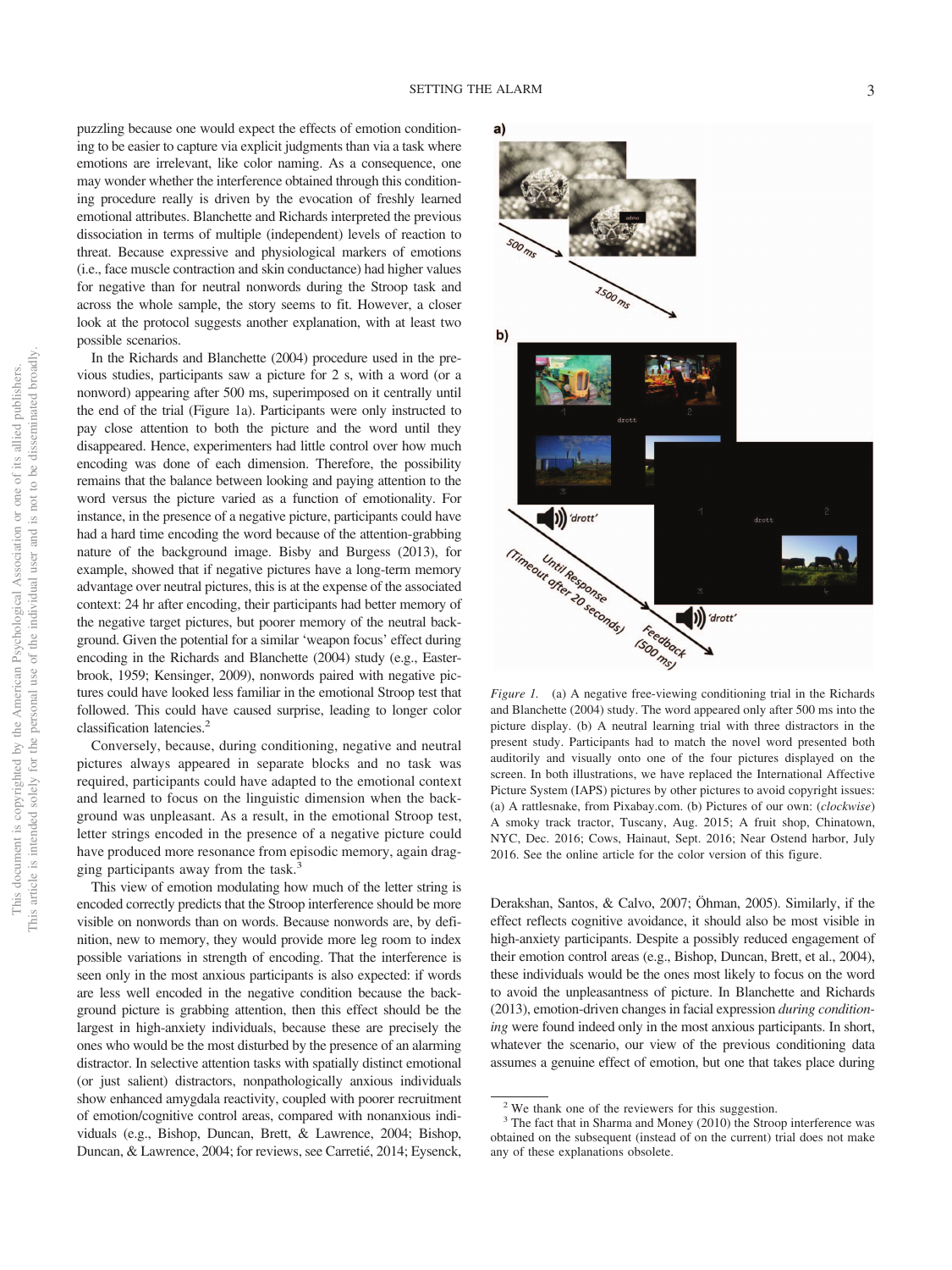encoding (i.e., in the presence of the emotional dimension), not during the color classification Stroop test.4

What is also surprising about the previous results is that they seem to indicate that word emotional attributes are operational straight away, without the need for an offline consolidation interval (for a review, see Wixted & Cai, 2014). Word learning studies, however, show that memory consolidation, in particular during sleep, is pivotal in linking novel word forms with semantic information. In particular, this is seen in the new words being unable to activate their meaning automatically before the next day (i.e., once sleep has occurred). For instance, Clay, Bowers, Davis, and Hanley (2007) showed that semantic interference from novel word distractors in naming objects (e.g., a strawberry) is not observed immediately after learning the made-up words and their meaning (e.g., a 'kosla' is a bitter and spiky fruit), but only after a delay. (In their experiment, retest occurred after a week.) This result was recently corroborated by Geukes, Gaskell, and Zwitserlood (2015; Experiment 3) using the color-Stroop task. Novel words learned in association with existing color words (e.g., 'alep-blau'; this was done in German) were found to produce interference in color naming (e.g., 'alep' printed in red vs. blue), but this was only for associations learned on the previous day, not for associations learned on the same day as the test. Polysomnographic recordings by Tamminen, Lambon Ralph, and Lewis (2013) have implicated sleep (via changes in spindle activity) as the driving force behind the entrenchment of novel lexical concepts in semantic memory.5 Because emotional attributes, like semantic attributes, are necessarily abstracted from episodic knowledge, these findings make it unlikely to find language-mediated threat reactivation (i.e., in the absence of episodic cues) immediately after encoding, as in Richards and Blanchette (2004), for instance.

But the literature on memory consolidation allows us to make another projection. Sleep is known to specifically promote consolidation of emotionally salient memories (for reviews, see Goldstein & Walker, 2014; Payne & Kensinger, 2010). For example, Wagner, Gais, and Born (2001) found that specifically REM-rich late-night sleep helped retention of negative narratives compared with neutral narratives. Similarly, Hu, Stylos-Allan, and Walker (2006) showed that negative photographs looked more familiar after 12 hrs with sleep than after an equivalent interval spent awake, an effect which neutral photographs learned concomitantly did not show (see Nishida, Pearsall, Buckner, and Walker (2009) for REM-sleep oscillatory correlates of this effect). Even more relevant to the present issue, as demonstrated by Payne, Stickgold, Swanberg, and Kensinger (2008), sleep modifies emotional memories by enhancing the negative aspects of the scene (e.g., a damaged car) at the expense of its neutral aspects (e.g., pedestrians on the pavement; see also Cunningham et al., 2014; Payne, Chambers, & Kensinger, 2012; Payne et al., 2015). In view of this overnight memory trade-off, a straightforward prediction is that negative memories should be even more negative once sleep has occurred. Hence, if consolidation plays, emotion effects of episodic memories reactivated by presenting an associated cue, such as a word, should be bigger by the next morning.

#### **The Present Study**

The present study hence reassessed whether the emotional attributes of new words are operational straight away, or whether instead they require consolidation before they can hijack attention. To test for consolidation, participants learned Sets 1 and 2 of novel-word/picture

associations one week apart and were tested on both sets shortly after learning Set 2 on that same day [\(Figure 2](#page-5-0) for a sketch of the protocol). Thus, Set 1 was seven days old and had plenty of time to consolidate by the time the test occurred, whereas Set 2 had just been learned. This ensured a direct assessment of consolidation/forgetting uncontaminated by the effects of test practice (see Takashima et al., 2009). Within each set, half of the associations were emotionally negative, and the other half were neutral. In contrast to Richards and Blanchette (2004), negative and neutral trials were all intermixed, and participants had to learn which picture among several of the same emotional category referred to the novel word presented. This ensured that participants paid attention to both dimensions on each trial (see Figure 1b for an example trial with three distractors). After the response, the correct picture remained on the screen, so that participants could learn the association. Feedback was turned off on the last round of trials to measure final acquisition levels.

To boost learning, novel words were presented both visually and auditorily, so that the two modalities reinforced each other. This also meant that effects of attentional capture could be tested in both modalities. As a consequence, at test, the color Stroop task was followed by an auditory equivalent, called 'pause detection', in which participants had to decide whether a short artificial disruption was present within the audio file. As Mattys and Clark (2002) showed, latencies at detecting these artificial silences are positively correlated with how much attentional resources are captured by comprehending speech. Therefore, we expected this task also to index hijacking of attention because of threat reactivation. The test phase ended with one more round of novel-word/picture association to reassess explicit knowledge.

Finally, exposing participants to alarming/disturbing pictures may have a number of short-term consequences at multiple levels. These include increased alertness and sensitivity to negative and/or unfamiliar stimuli, heightened threat-related expectations, a shift in processing mode with a stronger weight on emotionality, and depleted (or, on the contrary, more efficient) decision making. To explore this possible 'sensitization', half of the participants (i.e., the 0-hr group) were tested immediately after learning Set 2, whereas the other half (i.e., the 6-hr group) were tested six hrs later.

If the emotional Stroop effect is emotional in nature, latencies in the color classification and the pause detection task should be slower for negative (compared with neutral) novel words. In addition, if word emotional attributes require consolidation to be capable of hijacking attention, then the interference should not be seen on same-day associations, but only on seven-day-old associations. Finally, if exposure to the negative pictures of Set 2 makes participants momen-

<sup>4</sup> Sharma and Money (2010) trained their participants until they reached 100% correct at a memory test assessing their knowledge of the associations. While at first this may suggest equal encoding of letter strings in the two conditions, this is no guarantee. Because the inclusion criteria was at ceiling, the authors had no means of telling whether one condition was better learned than the other. Furthermore, because participants were required only to report which category each nonword belonged to, this task did not give any information about the level of acquisition of each association taken individually. Actually, it could be performed just on the basis of familiarity with the nonword or the extent to which the picture can be remembered, both of which are likely to depend on the emotional content

of the image.<br><sup>5</sup> Spindles are bursts of oscillatory brain activity visible on the EEG and typical of Stage II sleep.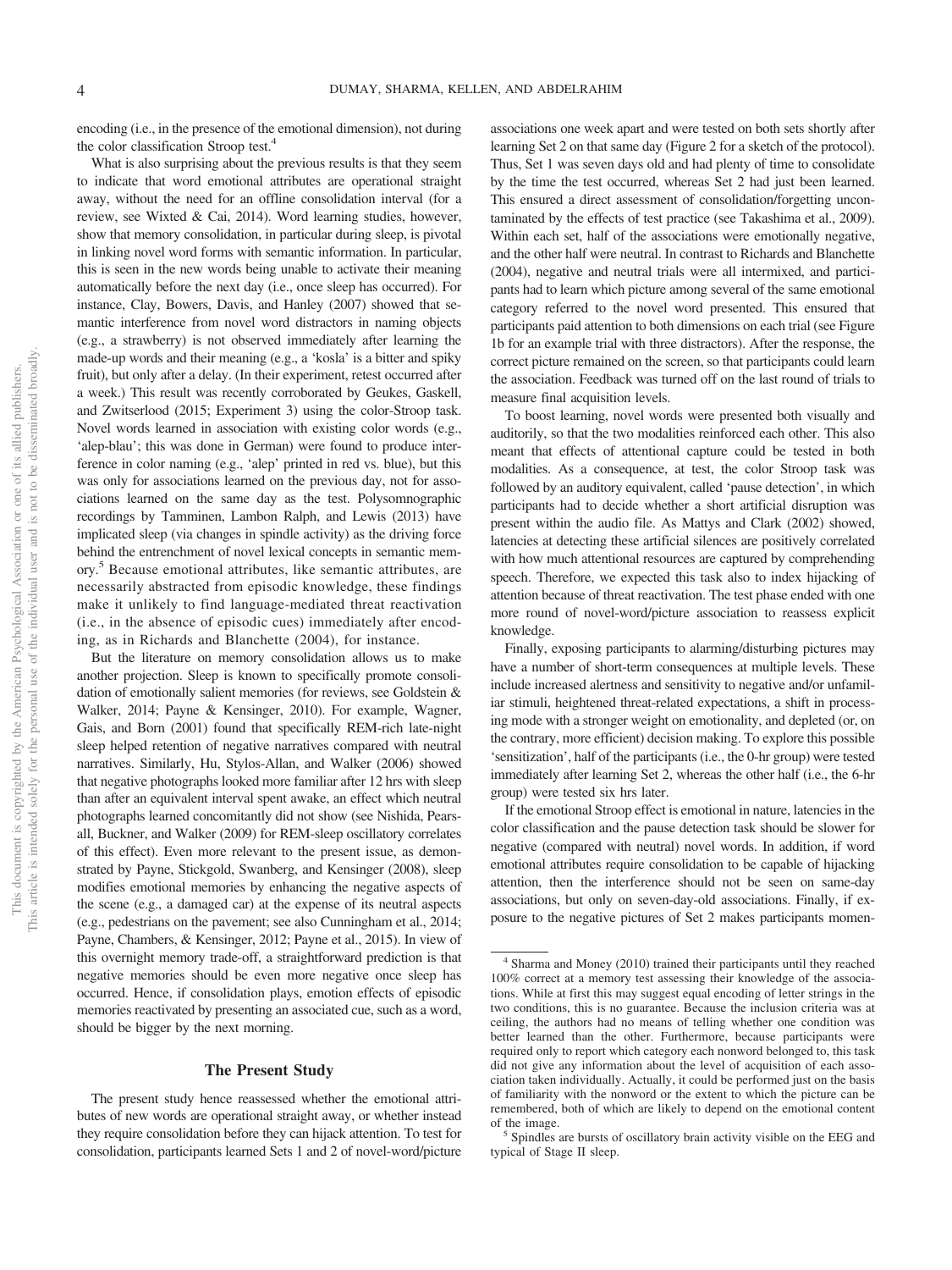

<span id="page-5-0"></span>*Figure 2.* Sketch of the protocol, with its three distinct moments of 'encoding', 'immediate test', and 'consolidation test'.

tarily more fragile and/or more alert and tuned to emotions, then larger emotion effects (especially those triggered by consolidated Set 1) may be found for the 0-hr group, tested straight after.

#### **Method**

#### **Participants**

Sixty-four UK-English native speakers (21 males; age range 17–34), all of whom were students at the University of Kent, were tested. Half of them were assigned to the 0-hr group, and the other half to the 6-hr group. All of them reported not to be suffering from any psychiatric condition, nor to be under medication likely to alter their mood. They also had no known auditory, language, or sleep impairment, and their eyesight was normal or corrected-to-normal. All reported to have slept at least six hrs the nights preceding Day 1 and Day 8, and the night following Day 1, and to have gone to bed by 23:00 on these evenings. All participants were paid for taking part, at £7/hr. Informed consent was obtained from all in a manner approved by the University of Kent Ethics Committee.

#### **Materials**

The 40 picture stimuli came from the International Affective Picture System (IAPS; Lang, Bradley, & Cuthbert, 2008; Appendix A) and were split into two sets. Within each set, half the pictures had a low (i.e., negative) valence and a high level of arousal, whereas the other half had a mid-range (i.e., neutral) valence and a low level of arousal. Pictures that had a sexual connotation were avoided. According to the IAPS ratings, our two negative subsets were matched on valence (2.17 vs. 2.18);  $t(18) = .08$ ,  $p > .93$ , and arousal (6.06 vs. 5.97);  $t(18) = .34, p > .73$ , and so were our two neutral subsets (5.20) vs. 5.31);  $t(18) = .56$ ,  $p > .58$ ; (3.53 vs. 3.95);  $t(18) = .97$ ,  $p > .34$ , and within each set negative and neutral pictures differed significantly on the two dimensions (valence:  $t s(18) > 17.60$ ,  $p s < .0001$ ; arousal:  $t s(18) > 4.75$ ,  $p s < .0002$ ).

To confirm that our four subsets were matched (vs. highly contrastive) on both valence and arousal, 40 participants (18 –27 years old; 25 females) from the same population as the main sample (see Participants section for inclusion criteria) rated the stimuli. Participants were shown each picture for 3 s, followed by two nine-point Likert scales, one for valence (1 as most negative; 9 as most positive) and the other for arousal (1 as most calming; 9 as most arousing), which they used in a self-paced fashion. Trial order was randomized for each subject. Based on these ratings also, the two negative subsets were matched (valence: 2.07 vs. 2.12);  $t(18) = .17, p > .86$ ; (arousal: 7.34 vs. 7.24);  $t(18) = .34$ ,  $p > .73$ , and so were the two neutral subsets (5.66 vs. 5.33);  $t(18) = 1.15, p > .26$ ; (4.44 vs. 4.66);  $t(18) = .70, p > .49$ , and within each set the negative and neutral pictures differed on the two dimensions (valence:  $t s(18) > 10.38$ ,  $p s < .0001$ ; arousal:  $t s(18) > 6.80$ ,  $p s < .0001$ .<sup>6</sup> In sum, our four subsets of IAPS pictures were tailored to our student population. Means for valence and arousal for each picture as per these ratings are reported in Appendix A.

The novel words were 80 nonsense monosyllables with a length of five or six letters and of three or four phonemes (e.g., 'drott'; Appendix A). They were all orthographic hermits (i.e., from which no real word can be created by adding, subtracting, or substituting one letter), both visually and auditorily plausible in English. The rationale for using hermits was that we did not want our novel

<sup>&</sup>lt;sup>6</sup> The strong correlation coefficients ( $r = .97$  for valence;  $r = .89$  for arousal) between these and the IAPS ratings suggest that our more positive values for the neutral pictures and our higher arousal values for the negative pictures reflect procedural differences rather than genuine discrepancies in the emotionality of these pictures between the two populations.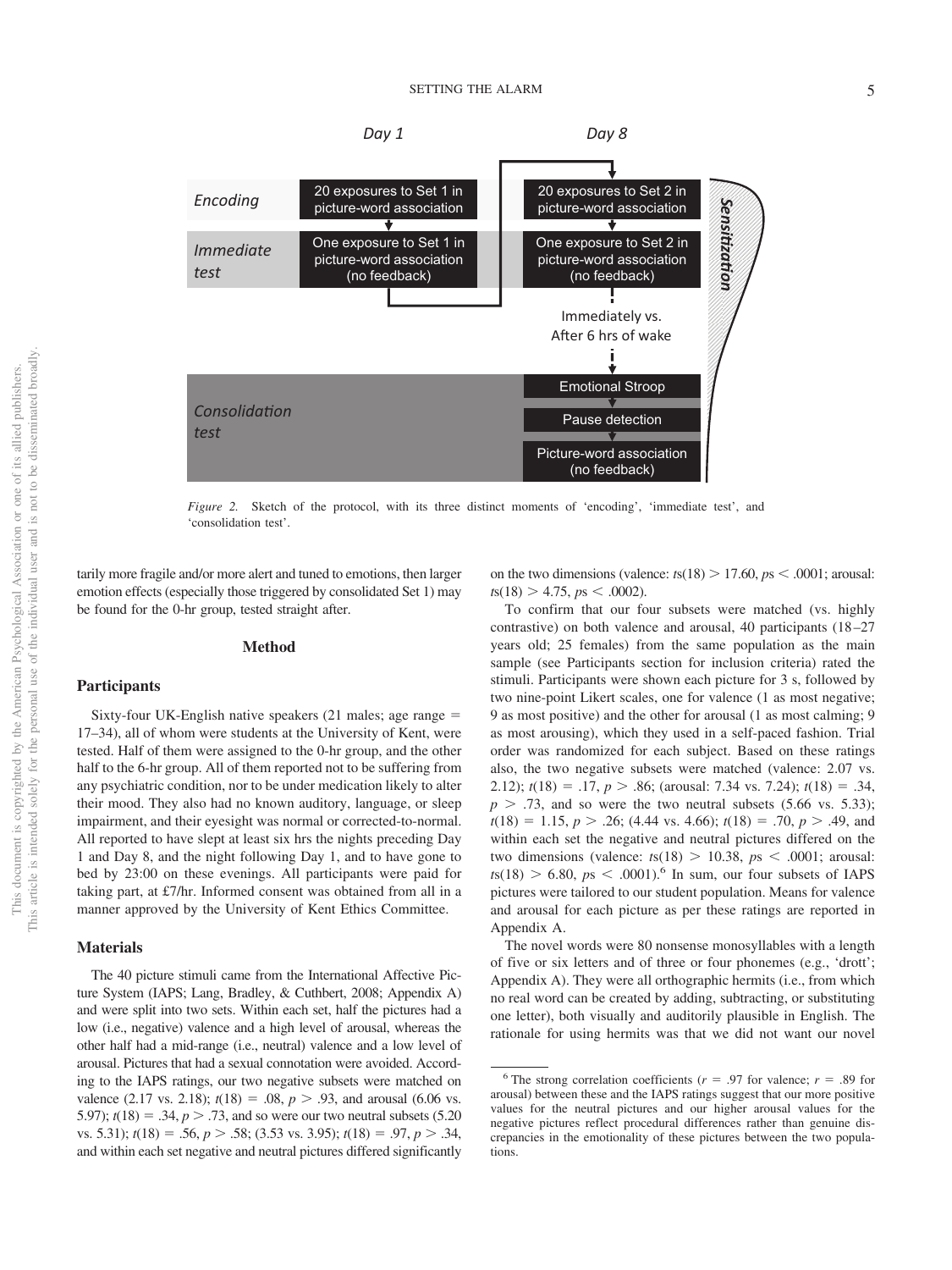words to inherit the semantic and emotional attributes of an English word (see Camblats & Mathey, 2016); for this reason, we further checked that none of them bore any resemblance overall to an English word. All spoken stimuli were digitally recorded (16 bit/44.1kHz) in a soundproof booth by a female speaker, using a Sennheiser ME65 microphone and a Tascam HD-P2.

### **Design**

Out of the 80 novel words, 40 were presented during the first or the second exposure session in association with one of the 40 pictures; the other words were presented only during the Stroop and pause detection tests together with the trained items and were used as a baseline. To ensure that every item contributed equally to all conditions, they were split into eight groups matched mechanically (all  $Fs < 1$ ; van Casteren & Davis, 2006) on length in letters (mean: 5.7 ( $SD = 0.1$ )) and phonemes (mean: 3.8 (0.0)), phonological neighborhood (mean: 6.4 (0.2)) and bigram positional token frequency (mean: 18,962.2 (933.2)) given by N-Watch (Davis, 2005). The four picture subsets were rotated 'clockwise' over these eight item groups across eight versions of the experiment. For half the participants (in both the 0-hr and the 6-hr group), one set of 20 pictures (i.e., ten negative and ten neutral) and associated words was learned seven days before the test, whereas the other set was learned on the same day as the test, and the reverse applied to the other half of the participants. To counterbalance pause presence/absence in the pause detection test, the eight item groups were further split into two, leading to 16 versions of the experiment.

#### **Procedure**

The experiment was run any time between 9:00 and 20:00. However, to avoid circadian effect on encoding, for any given participant, exposure to Set 2 occurred at the same time of the day as exposure to Set 1. Time stamps from the experimental software showed that on average, exposure to Set 1 was completed by 12:09 and exposure to Set 2 was completed by 12:11,  $t(63) = .67$ ,  $p >$ .50. Because participants in the 6-hr group were tested six hrs after their exposure to Set 2, encoding for these participants was completed on average two hrs earlier  $(11:19; \text{ range} = 09:25-13:01)$ compared with the 0-hr group (13:09; range =  $09:25-17:51$ ),  $t(62) = 3.90, p < .001$ . That also means that their test phase occurred four hrs later than for the 0-hr group. As the results will show, given that group differences in emotional effects were specific to consolidated Set 1, these would be hard to explain just on the grounds that for the 6-hr group the Day 8 combined test occurred late (instead of early) afternoon.

The experiment was controlled using DMDX (Forster & Forster, 2003). In Session 1, participants were exposed to 20 picture-novel word associations. On each trial, a target picture was presented on the screen together with one up to five distractors, always from the same valence condition, while the corresponding novel word was both played in the headphones and printed in Courier New font 12 on the center of the screen. In contrast to Richards and Blanchette (2004), the display was such that the printed word never obstructed any of the pictures (Figure 1b). Participants had 20 s to decide which picture the novel word referred to and press the corresponding digit on the

top row of the keyboard. As soon as the response was recorded, all distractors disappeared while the correct picture remained on the screen for another half a second, after which the next trial started. Each of the 20 associations were presented 21 times in blocks of 20 trials, with the number of distractors increasing from one to three at Block 10 and from three to five at Block 17, and with the picture size getting smaller and smaller.<sup>7</sup> The correct picture was equiprobable at all locations, and every distractor appeared the same number of times with every target. For the last block, the feedback was switched off to assess learning. In Session 2 (i.e., a week later) participants were first exposed to another set of 20 associations, following the same procedure as for the first set, but with different pictures and novel words. They were then tested on both sets of associations in the emotional Stroop, the pause detection and the pictureword association task, either immediately or after six hrs of being awake (i.e., taking a nap was forbidden).

On each trial, the emotional Stroop task required participants to identify as quickly as possible the color in which the letter string presented was displayed. Four colors (blue, green, red, yellow) and thus four keys were used and all the 80 novel words were presented once in each color. Participants had a maximum of ten seconds to respond, followed by a 500-ms break. The 320 trials were spread over two 'floating' blocks within which trial order was randomized on each run. Before these, participants had 32 practice trials. In the pause detection task, participants had to decide as quickly as possible (by pressing one of two buttons) whether an artificial disruption, that is, a 200-ms silence, was present at any location within each spoken stimulus. After 32 practice trials, the 80 novel words were presented, half of which contained a pause anywhere in the word. Participants had three seconds from stimulus onset to respond, followed by a 1-s break. Item order was randomized on each run. Finally, in the picture-word association task, participants were tested on the 40 associations they had been exposed to, using five distractor pictures and no feedback, as on the final block of each exposure, and full randomization blind to valence and age of the item in memory.

#### **Results**

The data were examined using analyses of variance (ANOVAs) with participant as random factor. For picture-word association, fixed factors included group (0-hr, 6-hr), association set/age (first/sevenday-old, second/same-day) and emotional valence (alarming, neutral). For pause detection and emotional Stroop, a first ANOVA examined learning independently of emotional valence, by including only group and memory age (untrained, same-day, seven-day-old). A second ANOVA included emotional valence on top of the other two factors. Chronometrical analyses were based on correct response latencies. From these, RTs in the speeded tasks longer than 1,600 ms were rejected (1.57% in Stroop; 3.96% in pause detection). All

<sup>7</sup> The number of 20 exposures (plus one without feedback) was chosen taking into account the need to make the encoding phase salient enough that it would promote consolidation. Yet, it also had to be manageable, so that participants would not be too tired for the test phase—for half of them, the combined test followed immediately after exposure to Set 2. Twenty is half-way between the 16 exposures used by Clay et al. (2007) and the 24 exposures used by Geukes et al. (2015).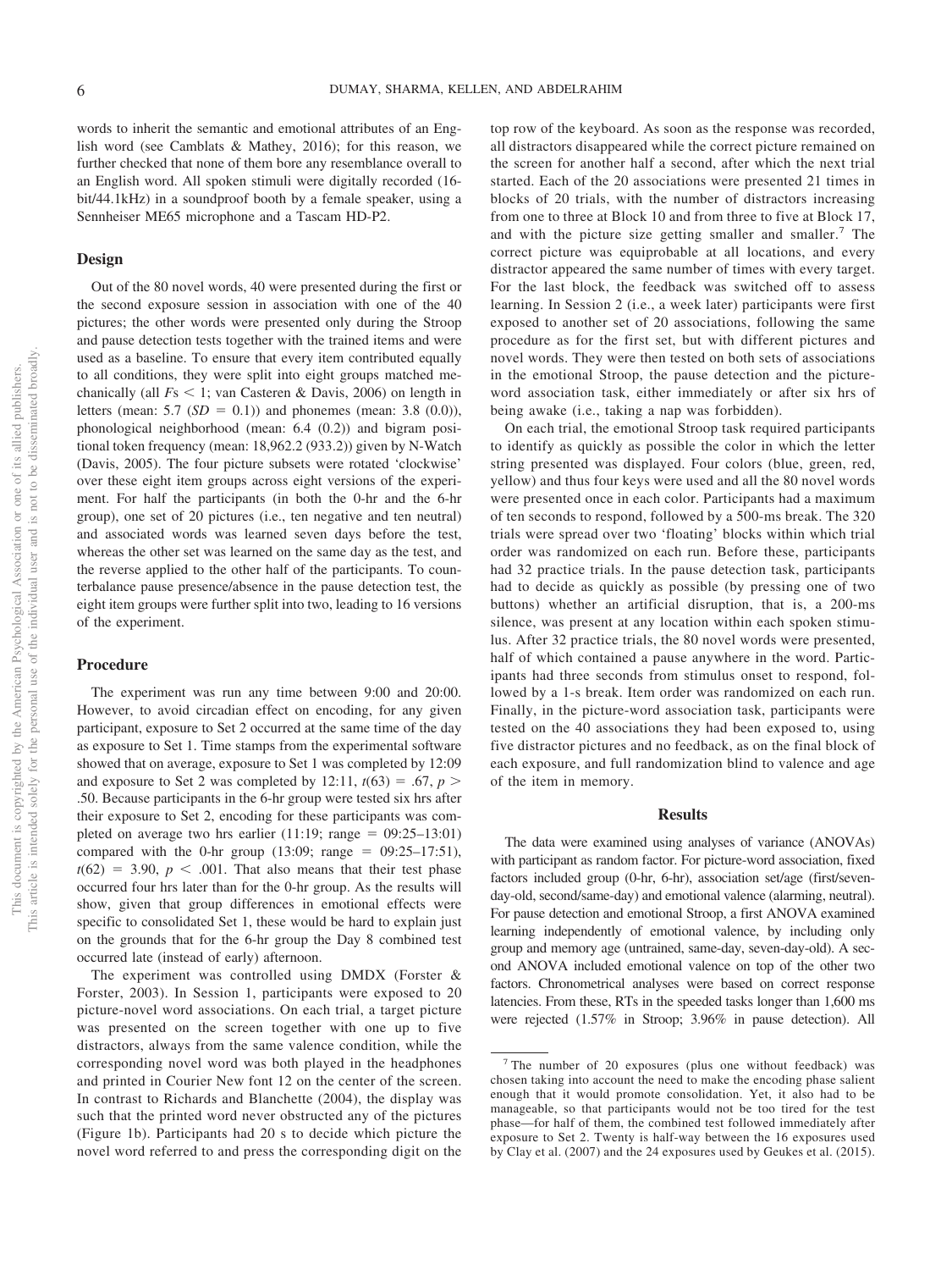accuracy/error analyses were carried out on arcsined proportions. Because 'group' was a between-subjects factor, only its interactive effects were considered. In pause detection, the analyses collapsed pause-present and pause-absent trials.

#### **Immediate (Initial Acquisition) Test**

The 20 cycles of exposure were enough for *accuracy* in the pictureword association task to be near ceiling level on the test block that immediately followed each training session [\(Figure 4a\)](#page-8-0). Actually, as one can see on the right panels of [Figure 3,](#page-7-0) accuracy was near the ceiling very early on during the encoding phase (i.e., by Block 3), showing only a minimal drop  $(-1.1\%$  on average) on Block 10 because of the increase from one to three distractor pictures. (A detailed analysis of the learning performance block-by-block is presented at Appendix B.) As a result, the immediate test showed no effect of emotional valence (97.5% vs. neutral: 98.5%); *F*(1,  $62$ ) = 2.17,  $p > 0.14$ , and apart from a marginal interaction because of Set 2 being 2.1% less accurate in the 6-hr (compared with the 0-hr) group,  $F(1, 62) = 2.84$ ,  $p = .096$ , no other effect or interaction approached significance,  $Fs < 1$ .

The disturbing nature of alarming trials was, nonetheless, clearly visible on *latencies*, which were on average 260 ms longer compared with neutral trials,  $F(1, 62) = 28.9$ ,  $p < .00001$  [\(Figure 4b\)](#page-8-0). In other words, our picture sets were working well. Except for a marginally significant interaction between group and emotional valence, *F*(1,  $62$ ) = 3.34,  $p = .073$ , because of a stronger valence effect in the 6-hr group (352 ms vs. 0-hr group: 173 ms), no other main or interactive effect approached significance,  $Fs(1, 62) \le 1.10, ps > .29$ .

#### **Combined (Consolidation) Test**

**Picture-word association.** At test, *accuracy* in the pictureword association task showed forgetting over the course of the week: associations learned seven days before the test were not as well remembered as those learned minutes to hours before the test



<span id="page-7-0"></span>*Figure 3.* Latency (left) and correct response rate (right) for alarming and neutral trials, during the 20 blocks of each encoding phase (i.e., Set 1 and Set 2 of picture-word associations). *Top:* for the 0-hr group. *Bottom:* for the 6-hr group. The increase in the number of distractors, from one to three (between Blocks 9 and 10), and from three to six (between Blocks 16 and 17) is indicated by the increased darkness of the gray-shaded area. Chance on the accuracy graphs (on the right) is indicated by the horizontal line, respectively at 50%, 75%, and 83.5%.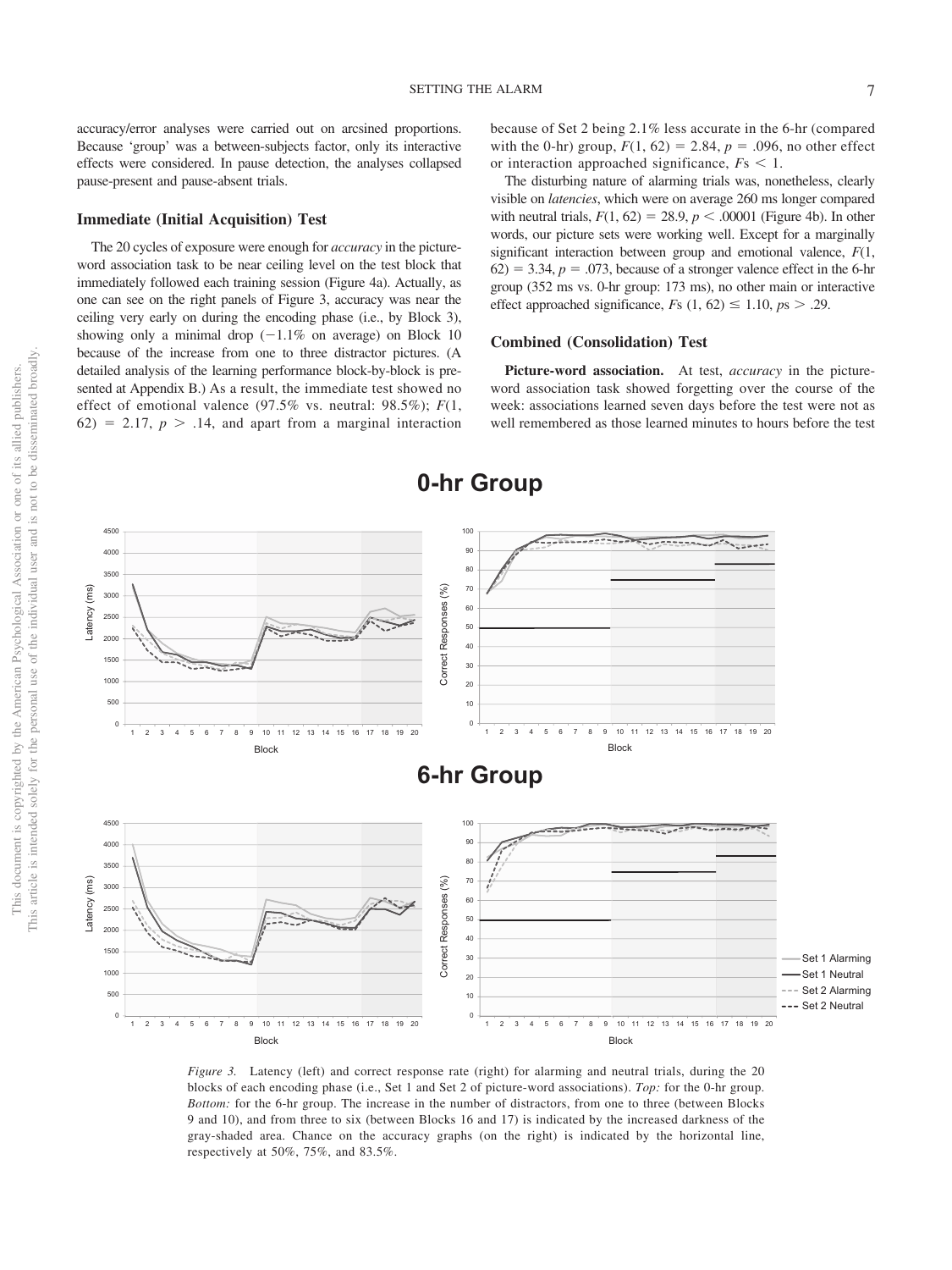





<span id="page-8-0"></span>*Figure 4.* Picture-word association performance at the end of each encoding phase (i.e., Set 1 vs. Set 2), and at the combined test (i.e., Same Day vs. After Seven Days). (a) Correct response rates for the whole sample (left), as well as for the 0-hr group (top right) and the 6-hr group (bottom right), separately. (b) Latencies presented in a similar fashion. Error bars show *SE*s. Also displayed are the *p* values for simple effects and interactions of interest.

Set 1 Set 2 Same Day After 7 Days

t

*p=.0004 p=.00008*

 $(82.6\% \text{ vs. } 96.2\%), F(1, 62) = 65.33, p < .00001$  [\(Figure 4a\)](#page-8-0). But with performance moving away from the ceiling over the course of the week, the impeding effect of alarming trials (78.8% vs. neutral: 86.4%) was visible on the seven-day-old associations,  $F(1, 62) =$ 

> 12.58,  $p < .0008$ ; same-day associations:  $F < 1$ . This pattern was supported by the presence of a significant interaction between memory age and valence,  $F(1, 62) = 10.64$ ,  $p < .002$ . The effect of valence on seven-day-old associations was numerically stronger

*0-hr* 

*p=.001 p*=.00

*p=.19*

*p=.73*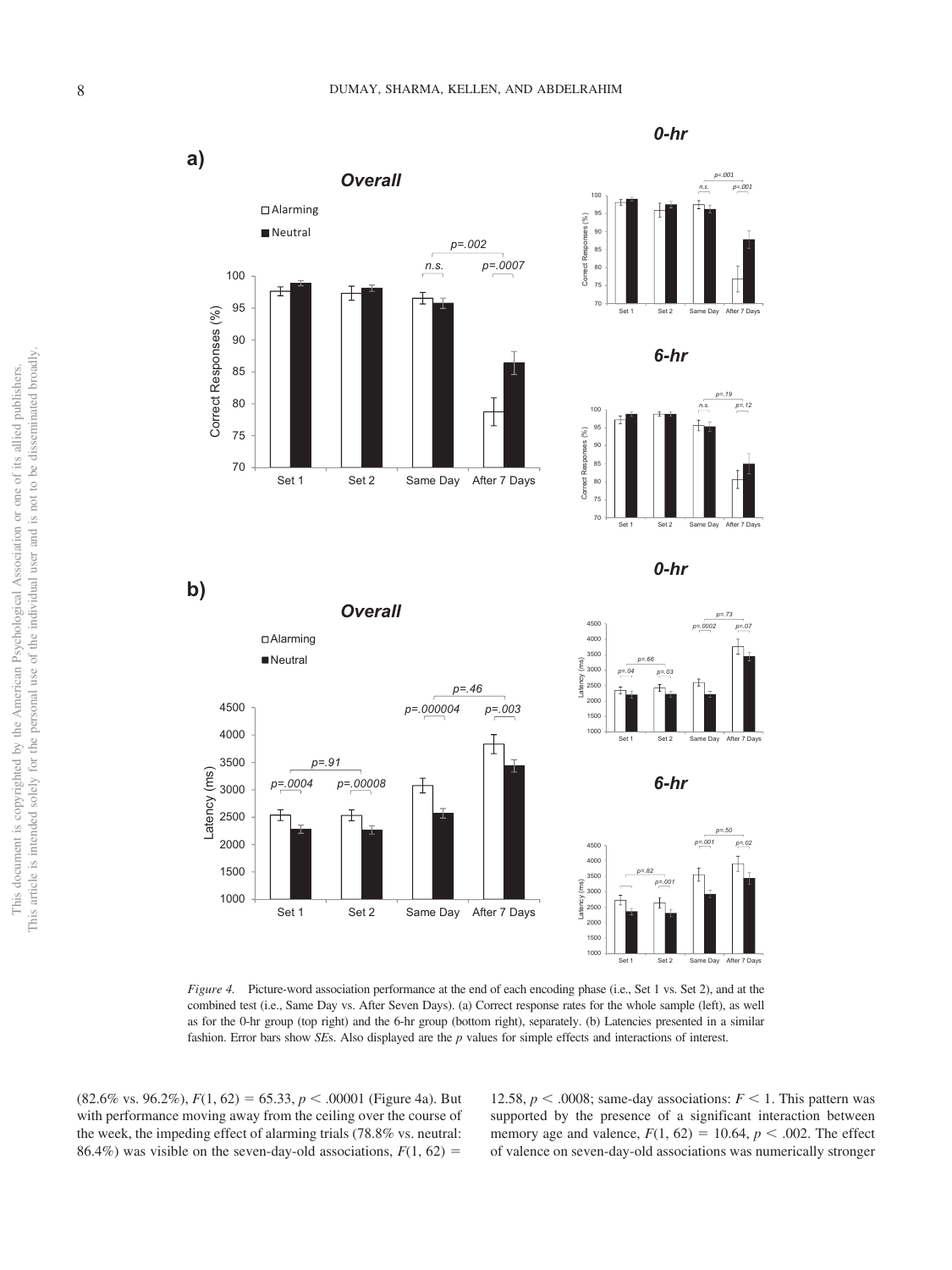*Latencies* revealed a highly significant effect of valence, *F*(1,  $62$ ) = 25.86,  $p < .00001$  [\(Figure 4b\)](#page-8-0), and although this effect was numerically stronger for same-day than for seven-day-old associations (505 ms vs. 397 ms), the interaction between memory age and valence was not significant,  $F < 1$ . Latencies confirmed the

forgetting of seven-day-old associations relative to the same-day associations,  $F(1, 62) = 65.15$ ,  $p < .00001$ . This effect interacted with group,  $F(1, 62) = 14.30, p < .0004$ , because, relative to training, the 6-hr group (i.e., tested six hrs after learning Set 2) showed some forgetting also for same-day associations. A similar trend was visible, but not reliable, on the accuracy data. There was no other significant interaction, all *F*s  $(1, 62) \le 1.28$ ,  $ps > .26$ .

Pause detection. Latencies [\(Figure 5a\)](#page-9-0) showed no main effect of learning, or interaction with group,  $Fs(2, 124) \le 1.61$ ,  $p > .20$ . Instead, they provided strong evidence that word



<span id="page-9-0"></span>*Figure 5.* (a) Pause detection latencies from word onset (across pause-present and pause-absent trials), as a function of memory age and emotionality. *Left:* for the whole sample. *Top right:* for the 0-hr group only. *Bottom right:* for the 6-hr group only. (b) Latencies in the emotional Stroop presented in a similar fashion. Error bars show *SE*s. Also displayed are the *p* values for simple effects and interactions of interest.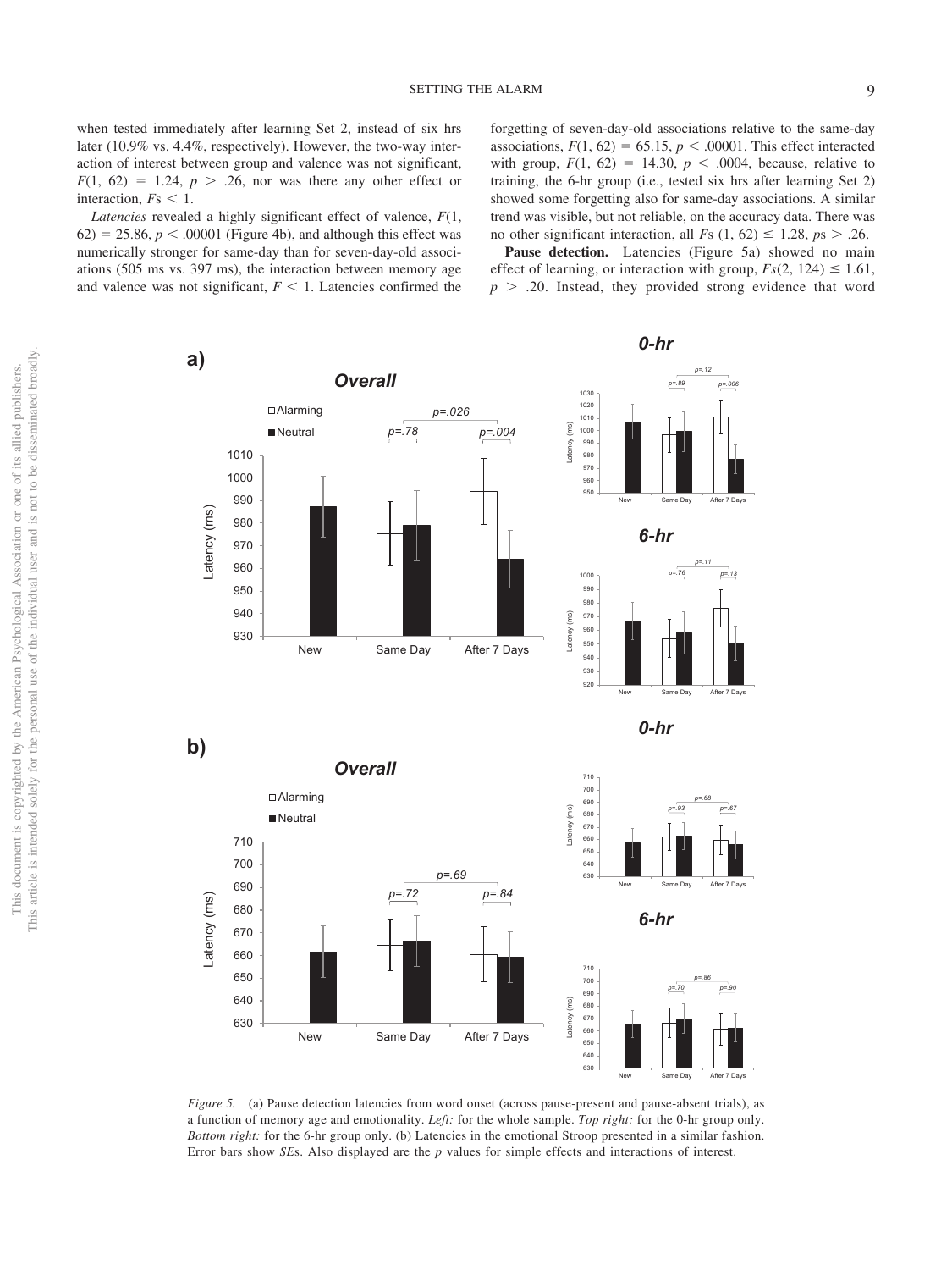emotional attributes need to consolidate to be operational: while words learned on the day of the test showed a 4-ms nonsignificant advantage for the alarming condition,  $F \leq 1$ , the sevenday-old alarming words generated substantial and reliable interference (+30 ms),  $F(1, 62) = 8.82$ ,  $p < .005$ . This change as a function of memory age was backed up by a significant two-way interaction with valence,  $F(1, 62) = 5.20, p < .03$ . Also, there was no difference between the 0-hr group and the 6-hr group,  $F < 1$ , meaning that the interference observed after seven days had similar strength in both groups and was not yet present after six hrs in the awake state following training. Error rates were low (3.7%) and showed no significant effect of learning or valence, or interaction, even with group, all  $F_s < 1$ , except for learning:  $F(1, 62) = 1.50, p > 0$ .22.

To confirm that the emotional interference seen on seven-dayold items was triggered by the current trial and not a carry-over from the previous trial (see McKenna & Sharma, 2004), we checked that seven-day-old alarming *n* trials were not, for some unexpected reasons (trial order was fully randomized), preceded by more alarming than neutral  $n-1$  trials, and vice versa for neutral *n* trials. In this scenario, a slow attentional effect from trial *n*-*1* could account for the longer latencies on alarming *n* trials. But no, the proportions of combined trials were all similar to one another, and so a slow effect of this type cannot be the explanation (overall: .48/.52 for alarming *n* vs. .50/.50 neutral *n*; 7-day-old *n*-1: .48/.52 for alarming *n* vs. .49/.51 for neutral *n*; same-day *n*-1: .48/.52 for alarming *n* vs. .51/.49 for neutral *n*).

To produce a more stringent test of the fast nature of the emotional interference, we restricted our analysis to those *n* trials preceded by baseline or neutral  $n-1$  trials (for a similar approach, see Frings, Englert, Wentura, & Bermeitinger, 2010). These *n*-*1* trials, by definition, cannot contribute to a cumulative effect of negative emotion across trials that would surface on trial *n*. The results were unequivocal, with  $+28$ -ms interference on alarming (compared with neutral) seven-day-old items,  $F(1, 62) = 5.59$ ,  $p <$ .03, but no effect on same-day items  $(+2 \text{ ms}, F \le 1)$ . Thus, there was nothing to suggest that the emotional interference observed on seven-day-old items originated from the previous trial.

To explore whether a slow effect from trial  $n-1$  could still be at work in the data (though evidently not as the driving force behind the interference), we looked at whether the age of the previous trial mattered for the emotional interference generated by seven-dayold trials. If, as the data indicated thus far, emotional attributes are operational only after consolidation, then, trial  $n-1$  would be most likely to contaminate trial  $n$  when trial  $n-1$  also has had time to consolidate. The emotional interference vanished when trial  $n-1$ was also seven days old  $(9 \text{ ms}, F \le 1)$ , compared with when it was same-day or baseline (34 ms),  $F(1, 59) = 7.29$ ,  $p = .009$ , but the age of trial  $n-1$  x valence interaction failed to come out,  $F < 1$ . One way to interpret this result is that the consolidated representations evoked by trial  $n-1$  (irrespective of their emotional status) may have taken up resources needed to capture attention on trial *n*. Alternatively, alarming  $n-1$  trials may have imposed their emotionality onto neutral *n* trials such that the latter were as hard as alarming *n* trials.

**Stroop.** *Latencies* in the Stroop task [\(Figure 5b\)](#page-9-0) a priori showed no effect of learning or emotional valence, whatever the group, all  $Fs(1,62) \le 1.06$ ,  $ps > .30$ . *Errors rates*  $(4.9\%$ overall), however, showed a hint of emotional interference from seven-day-old associations in the 0-hr group (5.0% vs. 3.4%);  $F(1, 31) = 2.90, p = .099$ , but not in the 6-hr group (5.9% vs. 5.1%,  $F < 1$ ), though the three-way interaction was not significant,  $F(1, 62) = 2.49, p > .11$ ; all other  $Fs \le 1.63, ps > .20$ .

Given that pause detection showed signs that consolidated  $n-1$  trials influenced performance on *n* trials, we examined whether the absence of emotional Stroop, especially on sevenday-old associations, reflected a lack of sensitivity, or a contamination of trial  $n$  by trial  $n-1$ . Compared with pause detection, stimuli in the (visual) Stroop task came at a much faster pace  $(1, 162 \text{ ms vs. } 1,980 \text{ ms, on average})$ . Hence, trial  $n-1$  had more opportunity to influence performance on trial *n*. Besides, we know that the emotional Stroop sometimes shows a slow component affecting mostly the next trial (e.g., Bertels & Kolinsky, 2016; McKenna & Sharma, 2004).

*Stroop and the age of trial n*-*1 and trial n.* We first looked at the role of memory age—irrespective of emotional valence—in the interplay between trial  $n-1$  and trial *n*. As illustrated in [Figure](#page-11-0) [6a,](#page-11-0) when the current and previous trials both tapped into sevenday-old associations, latencies on the current trial were significantly longer ( $+29 \text{ ms}$ ) compared with when trial  $n-1$  showed an item learned earlier on that day or an unknown letter string, *F1*s (1,  $62) \ge 12.18$ ,  $ps \le .0009$ . This pattern was confirmed by a significant interaction between the age of trial  $n-1$  and the age of trial *n*,  $F(4, 248) = 3.07$ ,  $p < .02$ , unaffected by group,  $F < 1$ , and by a main effect of trial  $n-1$  only when trial  $n$  was seven days old,  $F(2, 124) = 8.90, p < .0003$ , for new and same-day:  $Fs < 1$ .

As shown in [Figure 6b,](#page-11-0) seven-day-old trials *n* were matched in terms of the latencies observed on trials  $n-1$ ,  $F < 1$ . In other words, the interference seen on trial *n* originated from trial *n* (i.e., it was not a leftover from a possible difference in performance on trials  $n-1$ ). Two elements allow us to also reject the possibility that this interference was a cumulative effect of emotion across trials: (1) for both seven-day-old  $n-1$  trials, which gave rise to interference on seven-day-old trials, and same-day  $n-1$  trials, which did not, the proportions of combined trials of each emotional crossing were all close to .25 (i.e., seven-day-old: .23–.27; same-day: .23–.26); (2) the magnitude of the effect was unchanged whether trials  $n-1$  and *n* tapped into alarming associations, or neutral ones (34 ms vs. 43 ms;  $F < 1$ ). Given the restriction of the effect to seven-day-old items, instead what we seem to have here is a new measure of memory consolidation, at the item-set level. Errors showed no trial-to-trial interaction,  $F < 1$ , whatever the group,  $F(4, 248) = 1.59, p > .17$ .<sup>8</sup>

*Neutralizing the influence of trial n*-*1 to uncover the emotions generated by trial n.* Given the contaminating influence of trial  $n-1$  seen just by focusing on the age of these associations in memory, we revisited our emotional Stroop data with the following prediction in mind: if, as pause detection suggests, word emotional attributes take between six hrs and seven days to be capable of capturing attention, then the most auspicious cases where an effect of

<sup>&</sup>lt;sup>8</sup> The same analysis run on pause detection data only showed what looks like a simple item-set effect (i.e., with no consolidation asymmetry): on average, latencies were 28 ms longer if trial  $n-1$  had been learned as part of the same (as opposed to another) item-set as trial *n*. This was supported by the interaction between the age of trial  $n-1$  and that of trial *n*, close to significance when baseline  $n-1$  and *n* trials were excluded,  $F(1, 60) =$  $3.66, p = .06$ .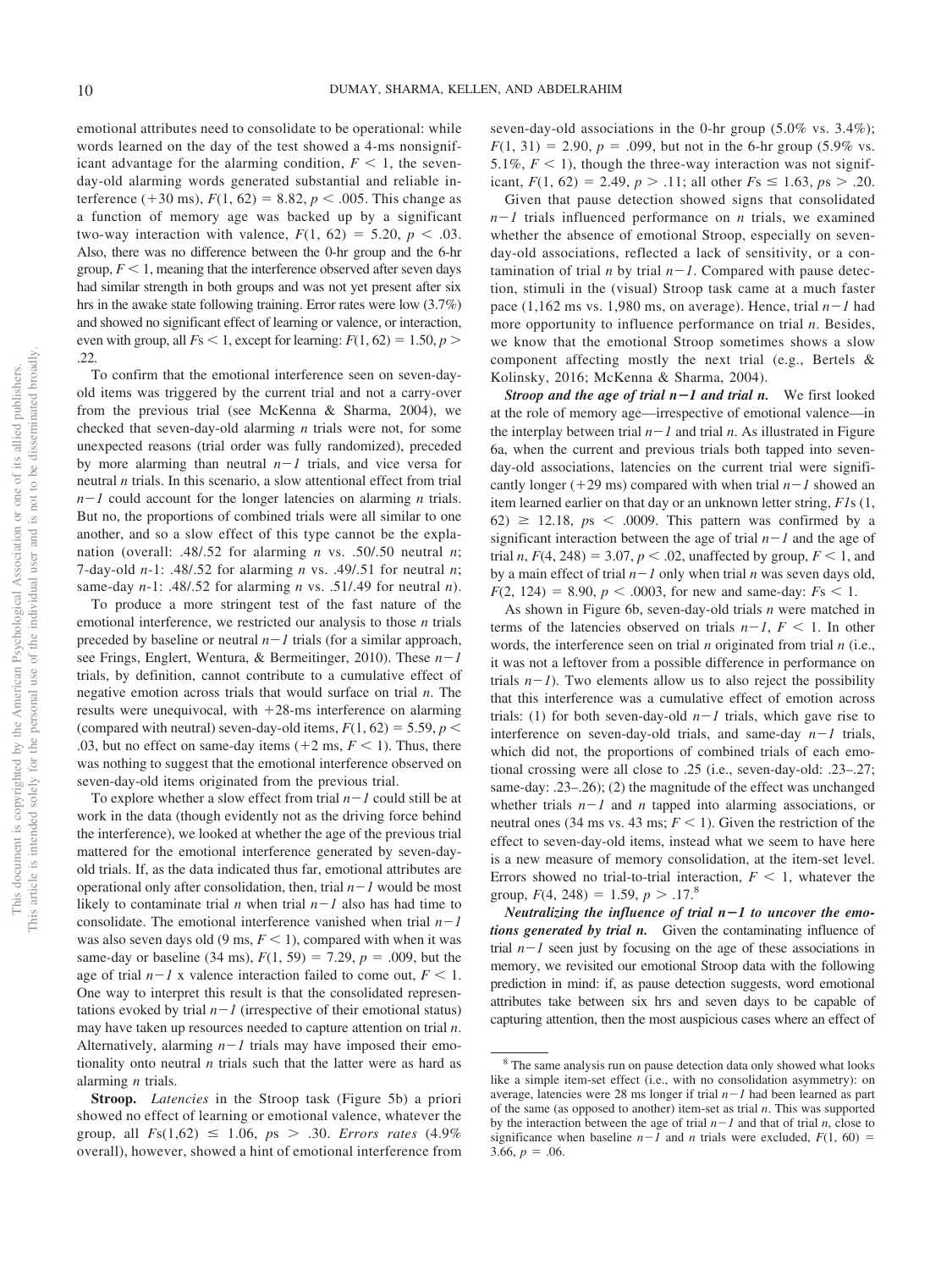



<span id="page-11-0"></span>*Figure 6.* Stroop latencies as a function of the age of trial *n* and the age of trial  $n-1$ . (a) For trial *n*, overall (left) and in those 32 participants with the smallest response repetition priming (across all conditions, except when both trials were seven-days-old), separately for pairs of trials with unrepeated color responses (top right) and pairs of trials with repeated color responses (bottom right). (b) For trial *n*-*1*, overall. Error bars show *SE*s. Also displayed are the *p* values for contrasts of interest.

emotion could be seen on trial *n* should be precisely those where trial *n*-*1* either activates an association that has not had time to consolidate (i.e., same-day items), or simply does not activate anything (i.e., baseline strings). And if the logic is correct, the interference should emerge only on seven-day-old (consolidated) items.

[Figure 7](#page-12-0) presents the Stroop latencies as a function of the age of the association tapped into by the preceding trial  $n-1$ , separately for seven-day-old and same-day  $n$  trials. When trial  $n-1$  tapped into a seven-day-old association, trial *n* showed no sign of emotional effect, whether on same-day or seven-day-old items (both  $Fs < 1$ ; interaction age of *n* by valence:  $F \leq 1$ ). In contrast, when trial  $n-1$  tapped into a same-day association, and so could not emotionally contaminate

trial *n*, the latter showed interference  $(+19 \text{ ms}$  for alarming words) on seven-day-old items,  $F(2, 62) = 2.46$ ,  $p = .06$ , one-tailed, but nothing on same-day items,  $F < 1$ , as predicted. This pattern was confirmed by the presence of a marginal interaction between the age of trial  $n-1$ and valence on seven-day-old *n* trials,  $F(1, 62) = 2.70$ ,  $p = .10$ . In other words, neutralizing the influence of  $n-1$  allowed us to uncover to some extent the same effect of consolidated emotions on trial *n*, as found in pause detection.

While the previous logic predicted a similar result for trials preceded by unknown letter strings, these clearly had a special status, in that they appeared to impair lexical access on the following trial. This view is supported by the fact that latencies on trained items (i.e.,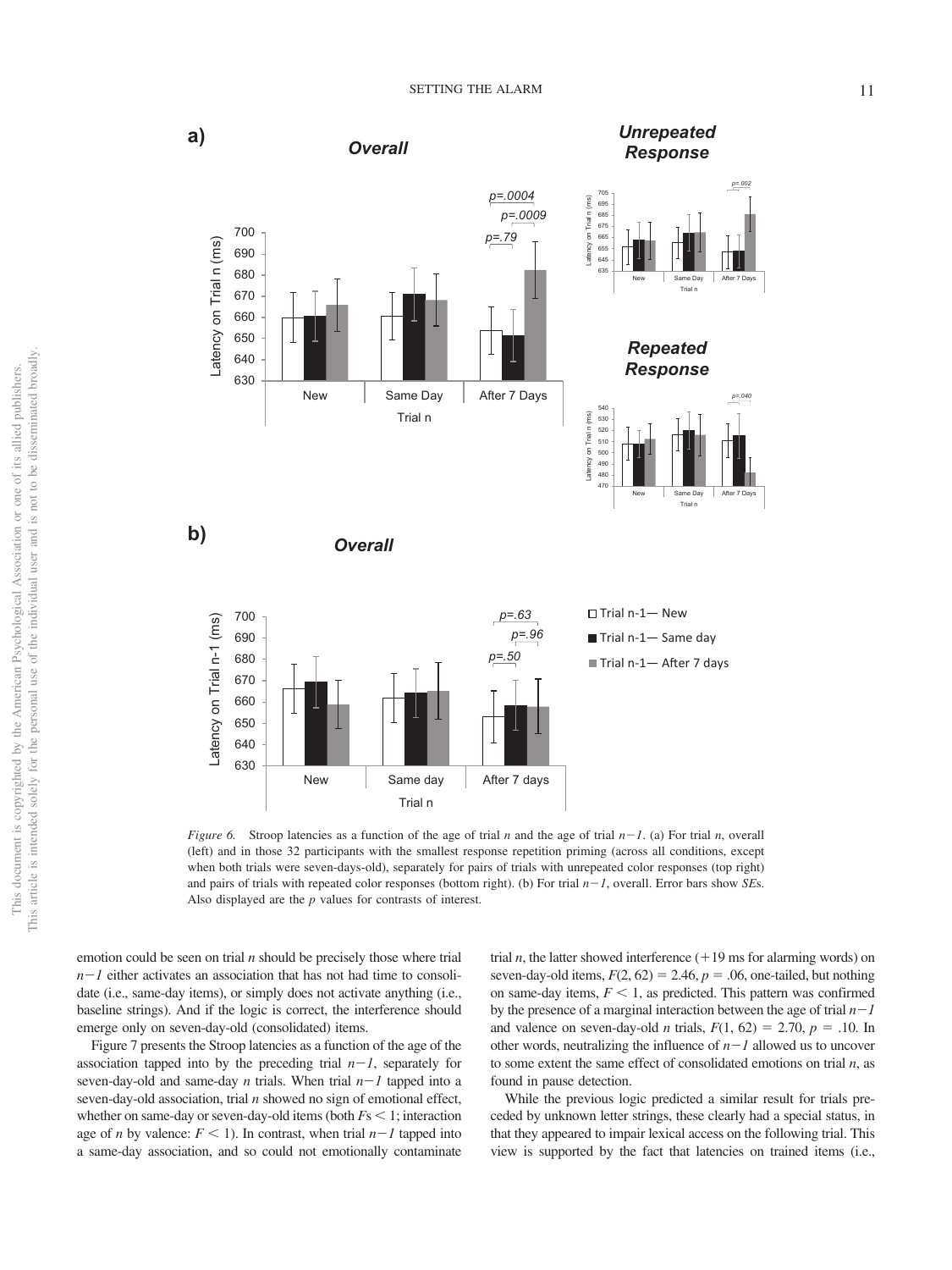

# **a)** *Seven-Day Old*

<span id="page-12-0"></span>*Figure 7.* Stroop latencies on trial *n* as a function of the age of trial  $n-1$ and emotionality. (a) When trial *n* tapped into a seven-day-old (consolidated) association. (b) When trial *n* tapped into a same-day (unconsolidated) association. Error bars show *SE*s. Also displayed are the *p* values for simple effects and interactions of interest. The emotional Stroop is assessed one-tailed, as it is an interference (not a facilitation) effect.

same-day and seven-day-old) were 11-ms shorter when preceded by an unknown baseline string as opposed to a learned item (657 ms vs. 668 ms);  $F(1, 63) = 6.09$ ,  $p < .02$  (this is most visible on [Figure 7b\)](#page-12-0). Under these circumstances, the emotional attributes of trial *n* would be activated too late or too weakly to have a measurable effect.

For the sake of completeness, we also examined whether, conversely, neutralizing the emotions generated by trial *n* allowed the consolidated alarming attributes of trial  $n-1$  to get through and monopolize attention (as in Frings et al., 2010). There was a trend

for trial  $n-1$  to produce the strongest interference  $(+16 \text{ ms})$  when trial *n* was unconsolidated (as opposed to 0 ms for baseline and  $+6$ ms for seven-day-old), but this was not reliable,  $F(1, 63) = 1.44$ ,  $p > .23$ .

#### **Discussion**

Word emotional attributes take between six hrs and seven days to be operational and capable of capturing attention. In two selective attention tasks (i.e., pause detection and emotional Stroop), novel word alarming (i.e., threat-related) attributes were found to impair participants' ability to categorize the word along the relevant dimension, not immediately or after six hrs in the awake state following exposure, but only when tested after a week. In pause detection, the resulting interference was visible on latencies, whether the test was run immediately after learning the same-day associations or six hrs later. In the emotional Stroop hints of interference from consolidated emotions were seen in the errors, at least when exposure to Set 2 occurred just before the test. This interference was seen also on Stroop latencies, when the association targeted by the previous trial had not had time to consolidate and thus could not contaminate the current trial (i.e., a seven-dayold trial *n* preceded by a same-day trial  $n-1$ ).

Though the Stroop results are more complex because of the influence of the previous trial, both tasks show that novel words need to consolidate to acquire their emotional status. That the same-day items showed emotional interference in neither task makes it unlikely that such a null effect would reflect a lack of sensitivity, later overcome thanks to memory consolidation making the underlying episodic details more salient. If this was the explanation, picture-word association which, in effect, contains an episodic reminder of the exposure, would have shown a larger threat reaction to seven-day-old than to same-day associations (e.g., Payne et al., 2008). This is not what we found: latencies (unconstrained by the ceiling) showed a reaction to threat of similar magnitude for same-day and seven-day-old associations. Thus, taken together, these results indicate that the link between the new word forms and their emotional semantics were just not yet available minutes-to-hours after encoding.

As such, these findings cast doubt on the idea that the Stroop interference found immediately and with far fewer exposures by both Richards and Blanchette (2004; see also Blanchette & Richards, 2013) and Sharma and Money (2010) would reflect a language-mediated reaction to threat. As we argued in the Introduction, the training procedure used in these studies had little control over how much of the word versus the picture was encoded on each trial, and this could easily have varied depending on the nastiness of the image and the anxiety of the participants. Given the immediacy of their effects, these are more likely to reflect a modulation of attention by emotions at the time of encoding, rather than threat reactivation during the emotional Stroop (i.e., at retrieval). In contrast, when the training procedure ensures that participants pay attention to both ends of each association, as is the case in the present study, what we find is that the acquisition of word emotional attributes requires offline consolidation. In that respect, our results corroborate the step-like function in the acquisition of lexical semantics found by Clay et al. (2007) and Geukes et al. (2015) using the picture-word interference and the color Stroop paradigm. They also add to a decade of studies showing all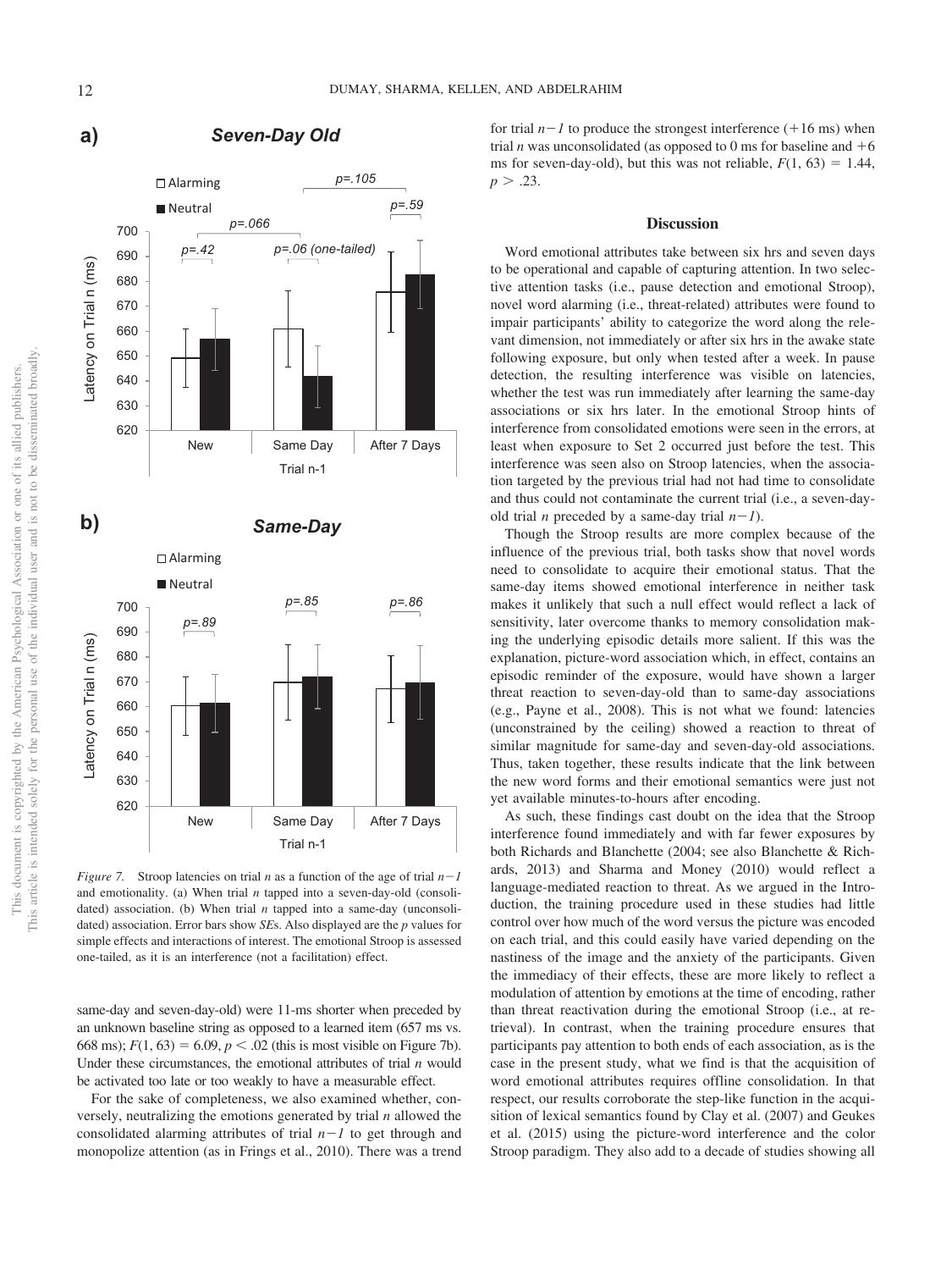kinds of offline, mostly sleep-related, changes in the representation of newly learned words (e.g., Bakker, Takashima, van Hell, Janzen, & McQueen, 2015; Bowers et al., 2005; Dumay, 2016; Dumay & Gaskell, 2007, 2012; Gaskell & Dumay, 2003; Leach & Samuel, 2007; Tamminen, Davis, & Rastle, 2015; see Kapnoula & McMurray, 2016, for an opposing view).

In the present study, the 'hijacking' effect of threat on attention showed both its fast and slow facets. However, for the latter, this was more in transparency, so to speak. In pause detection, the interference from consolidated emotion was strongest when the association tapped by trial  $n-1$  had not had time to consolidate (i.e., same day) or just did not exist (i.e., baseline). But, conversely, restricting the analysis to those *n* trials preceded by a nonemotional (i.e., baseline or neutral) trial  $n-1$  showed the exact same pattern as found overall, with interference only for *n* trials that tapped into a seven-day (i.e., consolidated) association. A similar dynamic was found in the Stroop task, though here interference from consolidated emotion was visible only after neutralizing the influence of trial  $n-1$ . That the age of trial  $n-1$  dictates the emergence of emotional interference on trial *n* shows a carryover from trial  $n-1$ . But the fact that the interference on trial *n* is unshaken when trial  $n-1$  is nonemotional tells us that the effect is triggered by the current trial *n*. In other words, a true capture of attention by the current word *can* be obtained. These data also corroborate, here using a within-item manipulation, the results by Frings et al. (2010) suggesting the co-occurrence of a fast and a slow effect, and not just one or the other, on consecutive trials.

Another element of the emotional Stroop effect in the present study is its disappearance when trial  $n-1$  showed a nonword that was not part of the exposure (i.e., a baseline item). In this case, color classification was faster than anywhere else. This suggests that participants either did not engage as much in reading the subsequent string or that response to trial  $n-1$  somehow sped-up latencies to trial  $n$ , with the result that the color response was produced before attention was captured. This aspect of the data is reminiscent of list effects in word recognition, whereby the influence of lexical variables vanishes when words are presented intermixed with pseudowords (see Traficante & Burani, 2014, for a review). Only, what is a word or a pseudoword in the present study is determined just by whether the string was part of the exposure. Typically, list-composition effects have been explained in one of two ways: the failure to achieve lexical access on the preceding trial shifts the processing mode to one that puts less emphasis on lexical access and more on transcoding from print-to-sound based on sublexical mappings (e.g., Baluch & Besner, 1991; Monsell, Patterson, Graham, Hughes, & Milroy, 1992; [Peereman & Con](#page-16-1)[tent, 1995\)](#page-16-1), or participants simply tend to homogenize their response times, taking into account their speed on the preceding trial (e.g., Kinoshita, Mozer, & Forster, 2011; Lupker, Brown, & Colombo, 1997; Rastle, Kinoshita, Lupker, & Coltheart, 2003). The fact that latencies to trial *n* overall here were not any faster than for the other conditions would make it hard to explain the disappearance of the emotional interference in terms of participants adapting their speed. But whatever the underlying mechanism, suppression of emotional Stroop by an unknown word on the preceding trial is another item for the list of arguments against the automatic nature of the phenomenon (see Bertels & Kolinsky, 2016, for a recent discussion).

While both selective attention tasks show that memory consolidation plays a key role in the acquisition of word emotional attributes, alarming associations returned a poorer performance than neutral associations at both the immediate and combined explicit tests. At first glance, this may appear to go against the well-documented memory advantage for emotionally loaded information: faces, objects, scenes, and words are usually better remembered if they are arousing and/or negatively valenced, not just because they attract attention, but also because they engage affectspecific brain circuitries that modulate activity of the medial temporal lobe (for reviews, see Buchanan & Adolphs, 2002; Hamann, 2001; Kensinger, 2007). However, this would be losing sight of the fact that our test trials were not equated for how much emotional reaction they would trigger on the fly: because we did not want the immediate test to dampen our manipulation, alarming associations were always tested against alarming picture distractors, and vice versa for neutral associations. Thus, the poorer performance with alarming associations most likely reflects a reduced ability to perform the task simply because of emotional disturbance (see Kensinger & Corkin, 2003, for similar effect on working memory). Neither the learning rate during exposure [\(Fig](#page-7-0)[ure 3](#page-7-0) and Appendix B), nor the rate of forgetting captured by the difference between same-day and seven-day-old associations at the combined test [\(Figure 4\)](#page-8-0) showed a difference in the long-term fate of alarming and neutral associations.

In that respect, our results are in broad agreement with the few studies that looked for a role for emotion in the formation of associations between 'free-standing' stimuli. In these, the effect of emotion on memory appeared to be a more subtle one, only modulating the influence of other factors. Murray and Kensinger (2012) asked participants to encode pairs of unrelated words (e.g., card-mouse) either by visualizing them as two separate entities, or as single integrated associations. They found a dissociation such that long-term memory for neutral-emotional pairs (tested after 30 min) did not benefit as much as neutral-only pairs from encoding in an integrative, as opposed to nonintegrative, fashion. A similar memory head-start for mixed (compared to neutral-only) pairs was found in a recent nap study by Alger and Payne (2016). They were looking at whether the benefit of sleep on relational (i.e., mediated) memories of faces involved in pairs that shared a common object was itself modulated by the object's emotional attributes. The authors found no effect of emotion on relational memory. In contrast, the face-object pairs originally presented at encoding showed a dissociation: in a similar way as with the type of encoding in Murray and Kensinger, the neutral pairs benefitted more from the stabilizing effect of sleep.

On the front of emotions as well, the only evidence that we found for the idea that exposure to alarming pictures had sensitized participants lay in the Stroop task. This task showed more errors on alarming than neutral seven-day-old associations, but only when these were tested immediately after exposure to Set 2, instead of after six hrs. Because it was only marginally significant, this effect awaits replication. Nonetheless, it suggests that language-mediated effects of emotion on attention may be best captured after subjecting participants to some emotional disturbance (for instance, by showing them some of the IAPS pictures). An implication of this is that if a retest no longer shows an effect of emotion that was found at an earlier point, one should ask whether forgetting has occurred, or, alternatively, whether some aspect of the protocol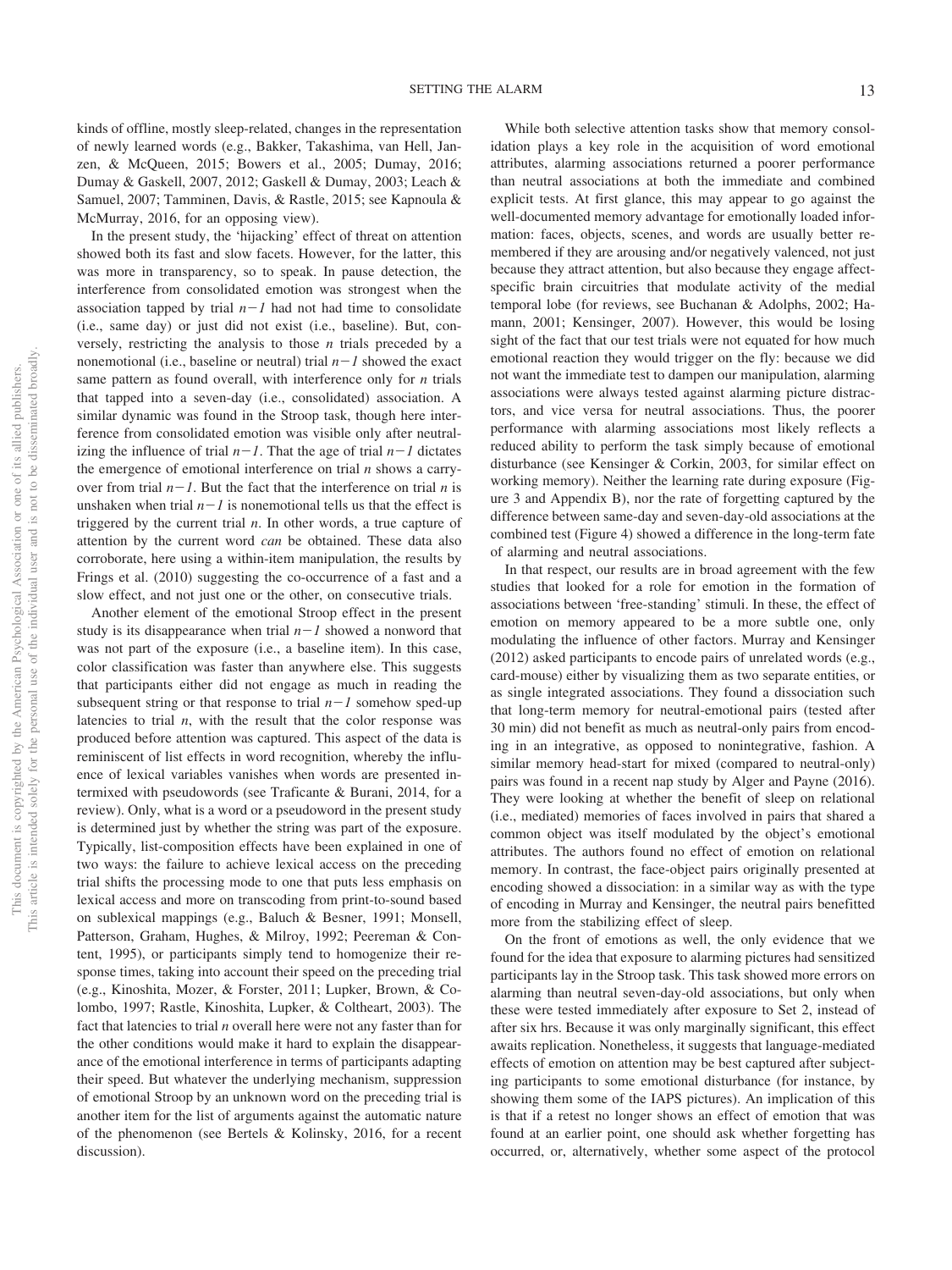sensitized participants before the immediate test, but not before the retest.

Besides the need for word emotional attributes to consolidate before they can hijack attention, the other main finding of this study is the interference observed in the Stroop task, irrespective of emotion, when the current and preceding trials activated consolidated words. This is as if memory consolidation gave novel words learned within the same set the ability to recognize one another across trials. One possible explanation is that consolidation (mostly sleep-induced) over the course of the week boosts access to these individual memories by strengthening either their episodic representations in the hippocampus, or their neocortical counterparts (via neural replay), or both. Reactivation of two of these consolidated traces by consecutive trials would be sufficient to momentarily disturb the frail balance between the current task (i.e., classifying the color) and the task performed at encoding while learning the items (i.e., word reading), in favor of the latter. In other words, the accumulation of episodic reminders over consecutive trials would make it hard *not* to fall back on the task set that was consolidated together with the items. The proactive control/task conflict model recently proposed by Kalanthroff, Avnit, Henik, Davelaar, and Usher (2015; Kalanthroff, Henik, Derakshan, & Usher, 2016), if sensitive to variations of memory strength, may provide the right framework.

Kalanthroff et al. emphasize that the main problem in selective attention is maintaining task demands. In their model, these are controlled both top-down (e.g., by the instructions) and bottom-up (e.g., by the stimulus properties). When, during color naming, word reading is inadvertently activated, because, say, the stimulus is orthotactically legal (as opposed to an unpronounceable string), task conflict occurs, with the irrelevant task suppressing the relevant task response. Besides evidence from the color-word Stroop task showing that this can happen even when the color response is semantically congruent, support for this account can be found in a recent priming study by Sharma (in press). In this study, words studied beforehand were found to produce slower color naming latencies only if trial  $n-1$  was also part of the study list. Sharma interprets this reverse Gratton sequential modulation (Gratton, Coles, & Donchin, 1992) in terms of increased task conflict. In the Kalanthroff et al. model, this is the only way to generate interference via a trial-to-trial cumulative process. As the interference found for consolidated items in the present study shows a similar dependence on trial  $n-1$ , a task conflict induced by an accumulation of episodic reminders could be behind the effect here as well.

Another possibility is that systems consolidation (via neural replay) strengthens both hippocampal and neocortical associations between the items of the same set. When two items of the same consolidated set are presented in direct succession, their strengthened association could blur the temporal distinctiveness between the two events. This would lead participants to at first cancel their response to trial *n*, because they have already responded on trial  $n-1$ . A variant could also be that with this special bond between the two trials, trial *n* may reactivate the response given on trial *n*-*1*, leading to a *response* conflict in 75% of the trials—there were four colors in the Stroop task. This account makes predictions testable within the current data set: whereas consecutive sevenday-old trials should produce interference on trial *n* when the color is not repeated across trials (i.e., unrepeated response), they should produce facilitation instead when the color *is* repeated (i.e., repeated response; Bertelson, 1965).

Obviously, splitting the data between color-unrepeated and color-repeated trials showed a massive response repetition priming effect in all conditions, with latencies dropping from 715 ms to 508 ms, on average, between unrepeated and repeated color trials. With latencies so close to the floor on repeated trials, it was hard to see whether consolidated  $n-1$  and  $n$  trials produced the expected facilitation in this case  $(-6 \text{ ms in the right direction}, t(63) = -.02)$ . To go around this, we computed the by-participant correlation between the magnitude of response repetition priming and the difference between seven-day-old *n* trials preceded by seven-day-old versus same-day/baseline  $n-1$  trials. The obtained correlation ( $r(64)$ ) = .07, *ns*) did not help adjudicating between task conflict, which predicts a positive correlation because of color repetition squashing down the interference seen in the unrepeated case, and response conflict, which predicts a negative correlation, because in this case what should be squashed is a facilitation effect. A median-split gave us an answer: participants who showed the weakest response repetition priming from trial  $n-1$  to trial *n* (in all other conditions) exhibited a 30-ms facilitation when both trials were seven-day-old, compared with when trial  $n-1$  was not,  $t(31) = -1.93$ ,  $p = .063$ ; and adding two more participants on this side of the split confirmed the tendency:  $t(33) = -2.13$ ,  $p < .05$ [\(Figure 6a\)](#page-11-0). Such a flip, from inhibition when the color is unrepeated to facilitation when it is repeated across trials, is evidence for a response conflict. In other words, the observed cross-trial interaction most likely originates from the offline strengthening of indirect associations between the words of the set. It is interesting that in contrast to all previous studies, which used overlapping associations of the type "A-B and B-C" (e.g., Alger & Payne, 2016; Lau, Tucker, & Fishbein, 2010), here the binding element resides in the wider spatiotemporal context of the session, in particular the fact that pictures with the same valence were all used as distractors for one another.<sup>9</sup>

Thus, to sum up, a true emotional Stroop interference (i.e., uncontaminated by stimulus idiosyncrasies) can be obtained from newly learned made-up words, as long as the test occurs after a consolidation interval, which most likely needs to include sleep. After consolidation, word emotional attributes are able to both hijack attention on the current trial and modulate what happens on the subsequent trial, but the words themselves, as long as they were learned as part of the same set, also appear to recognize one another.

#### **References**

- Alger, S. E., & Payne, J. D. (2016). The differential effects of emotional salience on direct associative and relational memory during a nap. *Cognitive, Affective & Behavioral Neuroscience, 16,* 1150 –1163. [http://](http://dx.doi.org/10.3758/s13415-016-0460-1) [dx.doi.org/10.3758/s13415-016-0460-1](http://dx.doi.org/10.3758/s13415-016-0460-1)
- Bakker, I., Takashima, A., van Hell, J. G., Janzen, G., & McQueen, J. M. (2015). Tracking lexical consolidation with ERPs: Lexical and semanticpriming effects on N400 and LPC responses to newly-learned words. *Neuropsychologia, 79,* 33– 41. [http://dx.doi.org/10.1016/j.neuropsycho](http://dx.doi.org/10.1016/j.neuropsychologia.2015.10.020)[logia.2015.10.020](http://dx.doi.org/10.1016/j.neuropsychologia.2015.10.020)

 $9$  We dedicate this finding to the memory of Paul Bertelson (1926– 2008).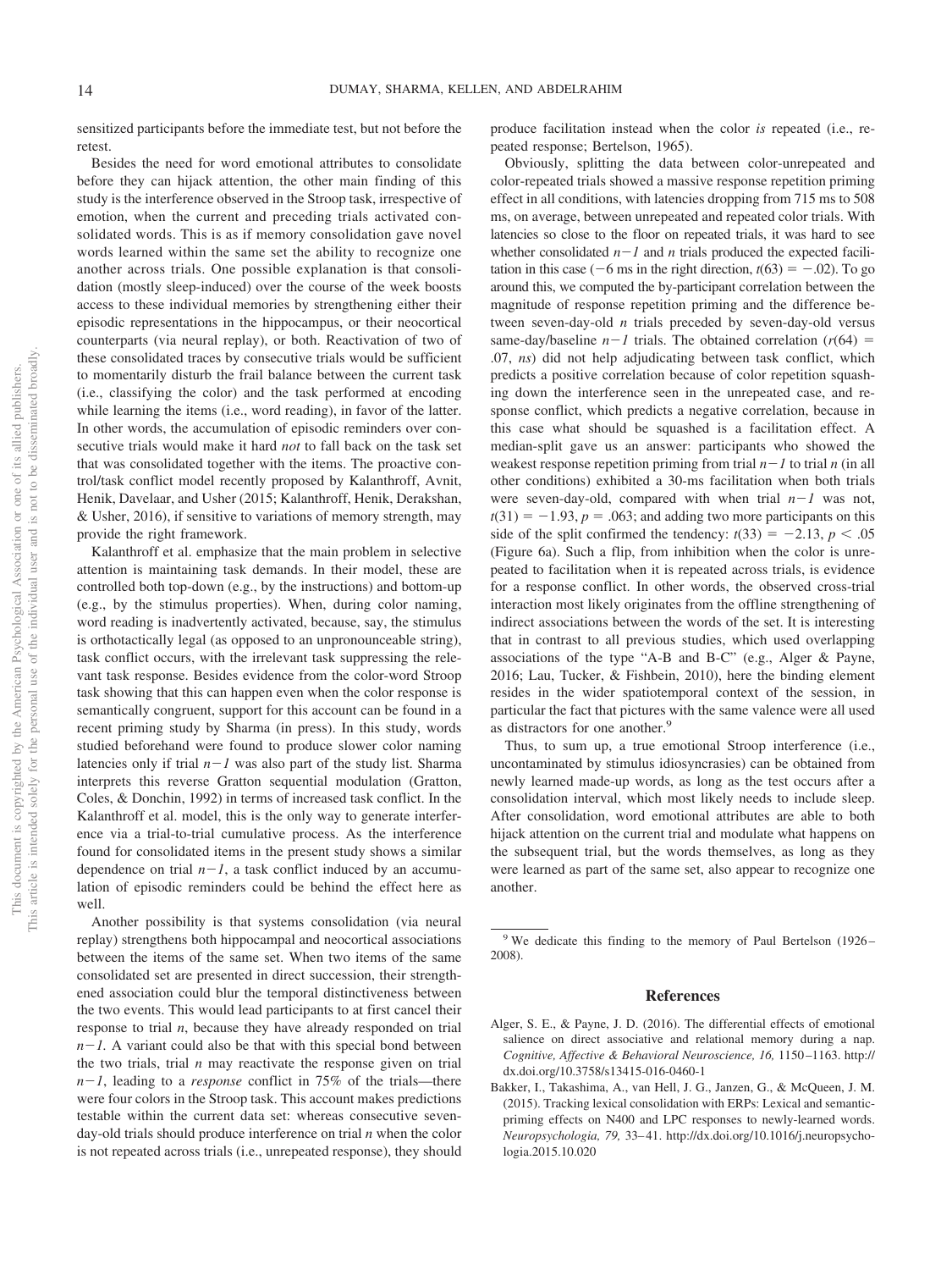- Balota, D. A., Cortese, M. J., Hutchison, K. A., Neely, J. H., Nelson, D., Simpson, G. B., & Treiman, R. (2002). *The English Lexicon Project: A Web-based repository of descriptive and behavioral measures for 40,481 English words and non-words*. Retrieved from<http://elexicon.wustl.edu>
- Baluch, B., & Besner, D. (1991). Strategic use of lexical and nonlexical routines in visual word recognition: Evidence from oral reading in Persian. *Journal of Experimental Psychology: Learning, Memory, and Cognition, 17,* 252–259.<http://dx.doi.org/10.1037/0278-7393.17.4.644>
- Bar-Haim, Y., Lamy, D., Pergamin, L., Bakermans-Kranenburg, M. J., & van IJzendoorn, M. H. (2007). Threat-related attentional bias in anxious and nonanxious individuals: A meta-analytic study. *Psychological Bulletin, 133,* 1–24.<http://dx.doi.org/10.1037/0033-2909.133.1.1>
- Bertels, J., & Kolinsky, R. (2016). Disentangling fast and slow attentional influences of negative and taboo spoken words in the emotional Stroop paradigm. *Cognition and Emotion, 30,* 1137–1148. [http://dx.doi.org/10](http://dx.doi.org/10.1080/02699931.2015.1052780) [.1080/02699931.2015.1052780](http://dx.doi.org/10.1080/02699931.2015.1052780)
- Bertelson, P. (1965). Serial choice reaction-time as a function of response versus signal-and-response repetition. *Nature, 206*, 217–218.
- Bisby, J. A., & Burgess, N. (2013). Negative affect impairs associative memory but not item memory. *Learning & Memory, 21,* 21–27. [http://](http://dx.doi.org/10.1101/lm.032409.113) [dx.doi.org/10.1101/lm.032409.113](http://dx.doi.org/10.1101/lm.032409.113)
- Bishop, S., Duncan, J., Brett, M., & Lawrence, A. D. (2004). Prefrontal cortical function and anxiety: Controlling attention to threat-related stimuli. *Nature Neuroscience, 7,* 184 –188. [http://dx.doi.org/10.1038/](http://dx.doi.org/10.1038/nn1173) [nn1173](http://dx.doi.org/10.1038/nn1173)
- Bishop, S. J., Duncan, J., & Lawrence, A. D. (2004). State anxiety modulation of the amygdala response to unattended threat-related stimuli. *The Journal of Neuroscience, 24,* 10364 –10368. [http://dx.doi.org/](http://dx.doi.org/10.1523/JNEUROSCI.2550-04.2004) [10.1523/JNEUROSCI.2550-04.2004](http://dx.doi.org/10.1523/JNEUROSCI.2550-04.2004)
- Blanchette, I., & Richards, A. (2013). Is emotional Stroop interference linked to affective responses? Evidence from skin conductance and facial electromyography. *Emotion, 13,* 129 –138.<http://dx.doi.org/10.1037/a0029520>
- Bowers, J. S., Davis, C. J., & Hanley, D. A. (2005). Interfering neighbours: The impact of novel word learning on the identification of visually similar words. *Cognition, 97,* B45–B54. [http://dx.doi.org/10.1016/j](http://dx.doi.org/10.1016/j.cognition.2005.02.002) [.cognition.2005.02.002](http://dx.doi.org/10.1016/j.cognition.2005.02.002)
- Buchanan, T. W., & Adolphs, R. (2002). The role of the human amygdala in emotional modulation of long-term declarative memory. In S. Moore & M. Oaksford (Eds.), *Emotional cognition: From brain to behavior* (pp. 9 –34). Amsterdam, the Netherlands: John Benjamins Publishing. <http://dx.doi.org/10.1075/aicr.44.02buc>
- Burt, J. S. (2002). Why do non-color words interfere with color naming? *Journal of Experimental Psychology: Human Perception and Performance, 28,* 1019 –1038.<http://dx.doi.org/10.1037/0096-1523.28.5.1019>
- Camblats, A. M., & Mathey, S. (2016). The effect of orthographic and emotional neighbourhood in a colour categorization task. *Cognitive Processing, 17,* 115–122.<http://dx.doi.org/10.1007/s10339-015-0742-5>
- Caparos, S., & Blanchette, I. (2014). Emotional Stroop interference in trauma-exposed individuals: A contrast between two accounts. *Consciousness and Cognition, 28,* 104 –112. [http://dx.doi.org/10.1016/j](http://dx.doi.org/10.1016/j.concog.2014.06.009) [.concog.2014.06.009](http://dx.doi.org/10.1016/j.concog.2014.06.009)
- Carretié, L. (2014). Exogenous (automatic) attention to emotional stimuli: A review. *Cognitive, Affective & Behavioral Neuroscience, 14,* 1228 – 1258.<http://dx.doi.org/10.3758/s13415-014-0270-2>
- Cisler, J. M., & Koster, E. H. (2010). Mechanisms of attentional biases towards threat in anxiety disorders: An integrative review. *Clinical Psychology Review, 30,* 203–216. [http://dx.doi.org/10.1016/j.cpr.2009](http://dx.doi.org/10.1016/j.cpr.2009.11.003) [.11.003](http://dx.doi.org/10.1016/j.cpr.2009.11.003)
- Cisler, J. M., Wolitzky-Taylor, K. B., Adams, T. G., Jr., Babson, K. A., Badour, C. L., & Willems, J. L. (2011). The emotional Stroop task and posttraumatic stress disorder: A meta-analysis. *Clinical Psychology Review, 31,* 817– 828.<http://dx.doi.org/10.1016/j.cpr.2011.03.007>
- Clay, F., Bowers, J. S., Davis, C. J., & Hanley, D. A. (2007). Teaching adults new words: The role of practice and consolidation. *Journal of*

*Experimental Psychology: Learning, Memory, and Cognition, 33,* 970 – 976.<http://dx.doi.org/10.1037/0278-7393.33.5.970>

- Cox, W. M., Fadardi, J. S., & Pothos, E. M. (2006). The addiction-Stroop test: Theoretical considerations and procedural recommendations. *Psychological Bulletin, 132,* 443– 476. [http://dx.doi.org/10.1037/0033-2909](http://dx.doi.org/10.1037/0033-2909.132.3.443) [.132.3.443](http://dx.doi.org/10.1037/0033-2909.132.3.443)
- Cunningham, T. J., Crowell, C. R., Alger, S. E., Kensinger, E. A., Villano, M. A., Mattingly, S. M., & Payne, J. D. (2014). Psychophysiological arousal at encoding leads to reduced reactivity but enhanced emotional memory following sleep. *Neurobiology of Learning and Memory, 114,* 155–164.<http://dx.doi.org/10.1016/j.nlm.2014.06.002>
- Cutler, A. (1981). Making up materials is a confounded nuisance, or: Will we be able to run any psycholinguistic experiments at all in 1990? *Cognition, 10,* 65–70. [http://dx.doi.org/10.1016/0010-0277\(81\)90026-3](http://dx.doi.org/10.1016/0010-0277%2881%2990026-3)
- Dalgleish, T. (2005). Putting some feeling into it—The conceptual and empirical relationships between the classic and emotional Stroop tasks: Comment on Algom, Chajut, and Lev (2004). *Journal of Experimental Psychology: General, 134,* 585–591. [http://dx.doi.org/10.1037/0096-](http://dx.doi.org/10.1037/0096-3445.134.4.585) [3445.134.4.585](http://dx.doi.org/10.1037/0096-3445.134.4.585)
- Davis, C. J. (2005). N-watch: A program for deriving neighborhood size and other psycholinguistic statistics. *Behavior Research Methods, 37,* 65–70.<http://dx.doi.org/10.3758/BF03206399>
- Dumay, N. (2016). Sleep not just protects memories against forgetting, it also makes them more accessible. *Cortex, 74,* 289 –296. [http://dx.doi](http://dx.doi.org/10.1016/j.cortex.2015.06.007) [.org/10.1016/j.cortex.2015.06.007](http://dx.doi.org/10.1016/j.cortex.2015.06.007)
- Dumay, N., & Gaskell, M. G. (2007). Sleep-associated changes in the mental representation of spoken words. *Psychological Science, 18,* 35– 39.<http://dx.doi.org/10.1111/j.1467-9280.2007.01845.x>
- Dumay, N., & Gaskell, M. G. (2012). Overnight lexical consolidation revealed by speech segmentation. *Cognition, 123,* 119 –132. [http://dx](http://dx.doi.org/10.1016/j.cognition.2011.12.009) [.doi.org/10.1016/j.cognition.2011.12.009](http://dx.doi.org/10.1016/j.cognition.2011.12.009)
- Easterbrook, J. A. (1959). The effect of emotion on cue utilization and the organization of behavior. *Psychological Review, 66,* 183–201. [http://dx](http://dx.doi.org/10.1037/h0047707) [.doi.org/10.1037/h0047707](http://dx.doi.org/10.1037/h0047707)
- Epp, A. M., Dobson, K. S., Dozois, D. J., & Frewen, P. A. (2012). A systematic meta-analysis of the Stroop task in depression. *Clinical Psychology Review, 32,* 316 –328. [http://dx.doi.org/10.1016/j.cpr.2012](http://dx.doi.org/10.1016/j.cpr.2012.02.005) [.02.005](http://dx.doi.org/10.1016/j.cpr.2012.02.005)
- Eysenck, M. W., Derakshan, N., Santos, R., & Calvo, M. G. (2007). Anxiety and cognitive performance: Attentional control theory. *Emotion, 7,* 336 –353.<http://dx.doi.org/10.1037/1528-3542.7.2.336>
- Forster, K. I., & Forster, J. C. (2003). DMDX: A windows display program with millisecond accuracy. *Behavior Research Methods, Instruments, & Computers, 35,* 116 –124.<http://dx.doi.org/10.3758/BF03195503>
- Frings, C., Englert, J., Wentura, D., & Bermeitinger, C. (2010). Decomposing the emotional Stroop effect. *Quarterly Journal of Experimental Psychology, 63,* 42– 49.<http://dx.doi.org/10.1080/17470210903156594>
- Gaskell, M. G., & Dumay, N. (2003). Lexical competition and the acquisition of novel words. *Cognition, 89,* 105–132. [http://dx.doi.org/10](http://dx.doi.org/10.1016/S0010-0277%2803%2900070-2) [.1016/S0010-0277\(03\)00070-2](http://dx.doi.org/10.1016/S0010-0277%2803%2900070-2)
- Geukes, S., Gaskell, M. G., & Zwitserlood, P. (2015). Stroop effects from newly learned color words: Effects of memory consolidation and episodic context. *Frontiers in Psychology, 6,* 278. [http://dx.doi.org/10](http://dx.doi.org/10.3389/fpsyg.2015.00278) [.3389/fpsyg.2015.00278](http://dx.doi.org/10.3389/fpsyg.2015.00278)
- Goldstein, A. N., & Walker, M. P. (2014). The role of sleep in emotional brain function. *Annual Review of Clinical Psychology, 10,* 679 –708. <http://dx.doi.org/10.1146/annurev-clinpsy-032813-153716>
- Gratton, G., Coles, M. G., & Donchin, E. (1992). Optimizing the use of information: Strategic control of activation of responses. *Journal of Experimental Psychology: General, 121,* 480 –506. [http://dx.doi.org/10](http://dx.doi.org/10.1037/0096-3445.121.4.480) [.1037/0096-3445.121.4.480](http://dx.doi.org/10.1037/0096-3445.121.4.480)
- Hamann, S. (2001). Cognitive and neural mechanisms of emotional memory. *Trends in Cognitive Sciences, 5,* 394 – 400. [http://dx.doi.org/10](http://dx.doi.org/10.1016/S1364-6613%2800%2901707-1) [.1016/S1364-6613\(00\)01707-1](http://dx.doi.org/10.1016/S1364-6613%2800%2901707-1)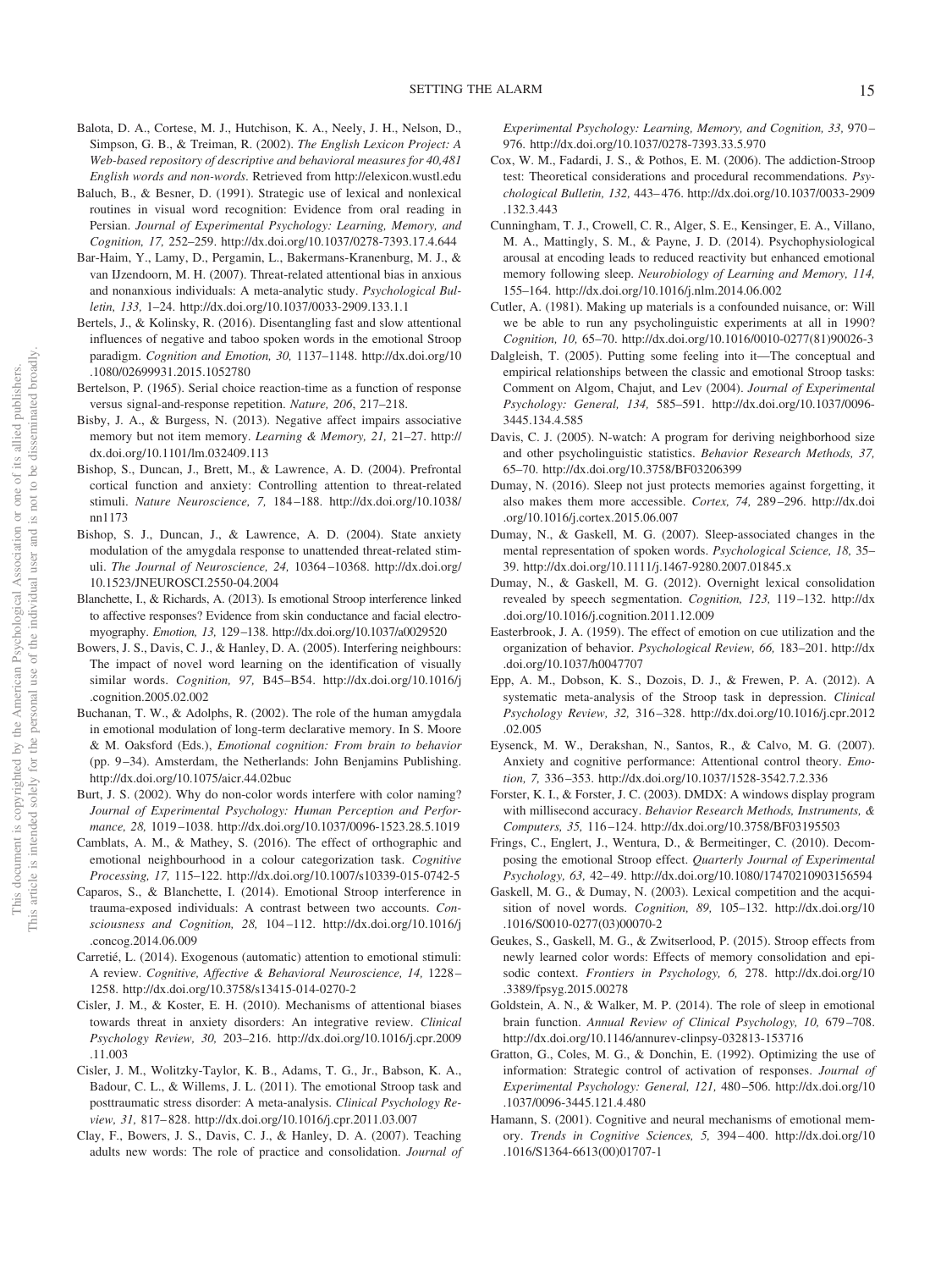- Hu, P., Stylos-Allan, M., & Walker, M. P. (2006). Sleep facilitates consolidation of emotional declarative memory. *Psychological Science, 17,* 891– 898.<http://dx.doi.org/10.1111/j.1467-9280.2006.01799.x>
- Joormann, J. (2010). Cognitive inhibition and emotion regulation in depression. *Current Directions in Psychological Science, 19,* 161–166. <http://dx.doi.org/10.1177/0963721410370293>
- Kalanthroff, E., Avnit, A., Henik, A., Davelaar, E. J., & Usher, M. (2015). Stroop proactive control and task conflict are modulated by concurrent working memory load. *Psychonomic Bulletin & Review, 22,* 869 – 875. <http://dx.doi.org/10.3758/s13423-014-0735-x>
- Kalanthroff, E., Henik, A., Derakshan, N., & Usher, M. (2016). Anxiety, emotional distraction, and attentional control in the Stroop task. *Emotion, 16,* 293–300.<http://dx.doi.org/10.1037/emo0000129>
- Kapnoula, E. C., & McMurray, B. (2016). Newly learned word forms are abstract and integrated immediately after acquisition. *Psychonomic Bulletin & Review, 23,* 491– 499. [http://dx.doi.org/10.3758/s13423-015-](http://dx.doi.org/10.3758/s13423-015-0897-1) [0897-1](http://dx.doi.org/10.3758/s13423-015-0897-1)
- Kensinger, E. A. (2007). Negative emotion enhances memory accuracy: Behavioral and neuroimaging evidence. *Current Directions in Psychological Science, 16,* 213–218. [http://dx.doi.org/10.1111/j.1467-8721.2007](http://dx.doi.org/10.1111/j.1467-8721.2007.00506.x) [.00506.x](http://dx.doi.org/10.1111/j.1467-8721.2007.00506.x)
- Kensinger, E. A. (2009). Remembering the details: Effects of emotion. *Emotion Review, 1,* 99 –113. [http://dx.doi.org/10.1177/1754073908](http://dx.doi.org/10.1177/1754073908100432) [100432](http://dx.doi.org/10.1177/1754073908100432)
- Kensinger, E. A., & Corkin, S. (2003). Effect of negative emotional content on working memory and long-term memory. *Emotion, 3,* 378 –393. <http://dx.doi.org/10.1037/1528-3542.3.4.378>
- Khanna, M. M., Badura-Brack, A. S., McDermott, T. J., Shepherd, A., Heinrichs-Graham, E., Pine, D. S.,... Wilson, T. W. (2016). Attention training normalises combat-related post-traumatic stress disorder effects on emotional Stroop performance using lexically matched word lists. *Cognition and Emotion, 30,* 1521–1528. [http://dx.doi.org/10.1080/](http://dx.doi.org/10.1080/02699931.2015.1076769) [02699931.2015.1076769](http://dx.doi.org/10.1080/02699931.2015.1076769)
- Kinoshita, S., De Wit, B., & Norris, D. (2017). The magic of words reconsidered: Investigating the automaticity of reading color-neutral words in the Stroop task. *Journal of Experimental Psychology: Learning, Memory, and Cognition, 43,* 369 –384. [http://dx.doi.org/10.1037/](http://dx.doi.org/10.1037/xlm0000311) [xlm0000311](http://dx.doi.org/10.1037/xlm0000311)
- Kinoshita, S., Mozer, M. C., & Forster, K. I. (2011). Dynamic adaptation to history of trial difficulty explains the effect of congruency proportion on masked priming. *Journal of Experimental Psychology: General, 140,* 622– 636.<http://dx.doi.org/10.1037/a0024230>
- Klein, G. S. (1964). Semantic power measured through the interference of words with color-naming. *The American Journal of Psychology, 77,* 576 –588.<http://dx.doi.org/10.2307/1420768>
- Lang, P. J., Bradley, M. M., & Cuthbert, B. N. (2008). *International affective picture system (IAPS): Affective ratings of pictures and instruction manual* [Tech. Rep. No. A-8]. University of Florida, Gainesville, FL.
- Larsen, R. J., Mercer, K. A., & Balota, D. A. (2006). Lexical characteristics of words used in emotional Stroop experiments. *Emotion, 6,* 62–72. <http://dx.doi.org/10.1037/1528-3542.6.1.62>
- Lau, H., Tucker, M. A., & Fishbein, W. (2010). Daytime napping: Effects on human direct associative and relational memory. *Neurobiology of Learning and Memory, 93,* 554 –560. [http://dx.doi.org/10.1016/j.nlm](http://dx.doi.org/10.1016/j.nlm.2010.02.003) [.2010.02.003](http://dx.doi.org/10.1016/j.nlm.2010.02.003)
- Leach, L., & Samuel, A. G. (2007). Lexical configuration and lexical engagement: When adults learn new words. *Cognitive Psychology, 55,* 306 –353.<http://dx.doi.org/10.1016/j.cogpsych.2007.01.001>
- Lupker, S. J., Brown, P., & Colombo, L. (1997). Strategic control in a naming task: Changing routes or changing deadlines? *Journal of Experimental Psychology: Learning, Memory, and Cognition, 23,* 570 –590. <http://dx.doi.org/10.1037/0278-7393.23.3.570>
- MacLeod, C. M. (1991). Half a century of research on the Stroop effect: An integrative review. *Psychological Bulletin, 109,* 163–203. [http://dx.doi](http://dx.doi.org/10.1037/0033-2909.109.2.163) [.org/10.1037/0033-2909.109.2.163](http://dx.doi.org/10.1037/0033-2909.109.2.163)
- Magnuson, J. S., Tanenhaus, M. K., Aslin, R., & Dahan, D. (2003). The microstructure of spoken word recognition: Studies with artificial lexicons. *Journal of Experimental Psychology: General, 132,* 202–227. <http://dx.doi.org/10.1037/0096-3445.132.2.202>
- Mattys, S. L., & Clark, J. H. (2002). Lexical activity in speech processing: Evidence from pause detection. *Journal of Memory and Language, 47,* 343–359. [http://dx.doi.org/10.1016/S0749-596X\(02\)00037-2](http://dx.doi.org/10.1016/S0749-596X%2802%2900037-2)
- McKenna, F. P., & Sharma, D. (2004). Reversing the emotional Stroop effect reveals that it is not what it seems: The role of fast and slow components. *Journal of Experimental Psychology: Learning, Memory, and Cognition, 30,* 382–392. [http://dx.doi.org/10.1037/0278-7393.30.2](http://dx.doi.org/10.1037/0278-7393.30.2.382) [.382](http://dx.doi.org/10.1037/0278-7393.30.2.382)
- Monsell, S., Patterson, K. E., Graham, A., Hughes, C. H., & Milroy, R. (1992). Lexical and sublexical translation of spelling to sound: Strategic anticipation of lexical status. *Journal of Experimental Psychology: Learning, Memory, and Cognition, 18,* 452– 467. [http://dx.doi.org/10](http://dx.doi.org/10.1037/0278-7393.18.3.452) [.1037/0278-7393.18.3.452](http://dx.doi.org/10.1037/0278-7393.18.3.452)
- Monsell, S., Taylor, T. J., & Murphy, K. (2001). Naming the color of a word: Is it responses or task sets that compete? *Memory & Cognition, 29,* 137–151.<http://dx.doi.org/10.3758/BF03195748>
- Murray, B. D., & Kensinger, E. A. (2012). The effects of emotion and encoding strategy on associative memory. *Memory & Cognition, 40,* 1056 –1069.<http://dx.doi.org/10.3758/s13421-012-0215-3>
- Nishida, M., Pearsall, J., Buckner, R. L., & Walker, M. P. (2009). REM sleep, prefrontal theta, and the consolidation of human emotional memory. *Cerebral Cortex, 19,* 1158 –1166. [http://dx.doi.org/10.1093/cercor/](http://dx.doi.org/10.1093/cercor/bhn155) [bhn155](http://dx.doi.org/10.1093/cercor/bhn155)
- Öhman, A. (2005). The role of the amygdala in human fear: Automatic detection of threat. *Psychoneuroendocrinology, 30,* 953–958. [http://dx](http://dx.doi.org/10.1016/j.psyneuen.2005.03.019) [.doi.org/10.1016/j.psyneuen.2005.03.019](http://dx.doi.org/10.1016/j.psyneuen.2005.03.019)
- Payne, J. D., Chambers, A. M., & Kensinger, E. A. (2012). Sleep promotes lasting changes in selective memory for emotional scenes. *Frontiers in Integrative Neuroscience, 6,* 108. [http://dx.doi.org/10.3389/fnint.2012](http://dx.doi.org/10.3389/fnint.2012.00108) [.00108](http://dx.doi.org/10.3389/fnint.2012.00108)
- Payne, J. D., & Kensinger, E. A. (2010). Sleep's role in the consolidation of emotional episodic memories. *Current Directions in Psychological Science, 19,* 290 –295.<http://dx.doi.org/10.1177/0963721410383978>
- Payne, J. D., Kensinger, E. A., Wamsley, E. J., Spreng, R. N., Alger, S. E., Gibler, K., ... Stickgold, R. (2015). Napping and the selective consolidation of negative aspects of scenes. *Emotion, 15,* 176 –186. [http://dx](http://dx.doi.org/10.1037/a0038683) [.doi.org/10.1037/a0038683](http://dx.doi.org/10.1037/a0038683)
- Payne, J. D., Stickgold, R., Swanberg, K., & Kensinger, E. A. (2008). Sleep preferentially enhances memory for emotional components of scenes. *Psychological Science, 19,* 781–788. [http://dx.doi.org/10.1111/j](http://dx.doi.org/10.1111/j.1467-9280.2008.02157.x) [.1467-9280.2008.02157.x](http://dx.doi.org/10.1111/j.1467-9280.2008.02157.x)
- <span id="page-16-1"></span>Peereman, R., & Content, A. (1995). Neighborhood size effect in naming: Lexical activation or sublexical correspondences? *Journal of Experimental Psychology: Learning, Memory, and Cognition, 21,* 409 – 421. <http://dx.doi.org/10.1037/0278-7393.21.2.409>
- <span id="page-16-0"></span>Pergamin-Hight, L., Naim, R., Bakermans-Kranenburg, M. J., van IJzendoorn, M. H., & Bar-Haim, Y. (2015). Content specificity of attention bias to threat in anxiety disorders: A meta-analysis. *Clinical Psychology Review, 35,* 10 –18.<http://dx.doi.org/10.1016/j.cpr.2014.10.005>
- Phaf, R. H., & Kan, K. J. (2007). The automaticity of emotional Stroop: A meta-analysis. *Journal of Behavior Therapy and Experimental Psychiatry, 38,* 184 –199.<http://dx.doi.org/10.1016/j.jbtep.2006.10.008>
- Pratto, F., & John, O. P. (1991). Automatic vigilance: The attentiongrabbing power of negative social information. *Journal of Personality and Social Psychology, 61,* 380 –391. [http://dx.doi.org/10.1037/0022-](http://dx.doi.org/10.1037/0022-3514.61.3.380) [3514.61.3.380](http://dx.doi.org/10.1037/0022-3514.61.3.380)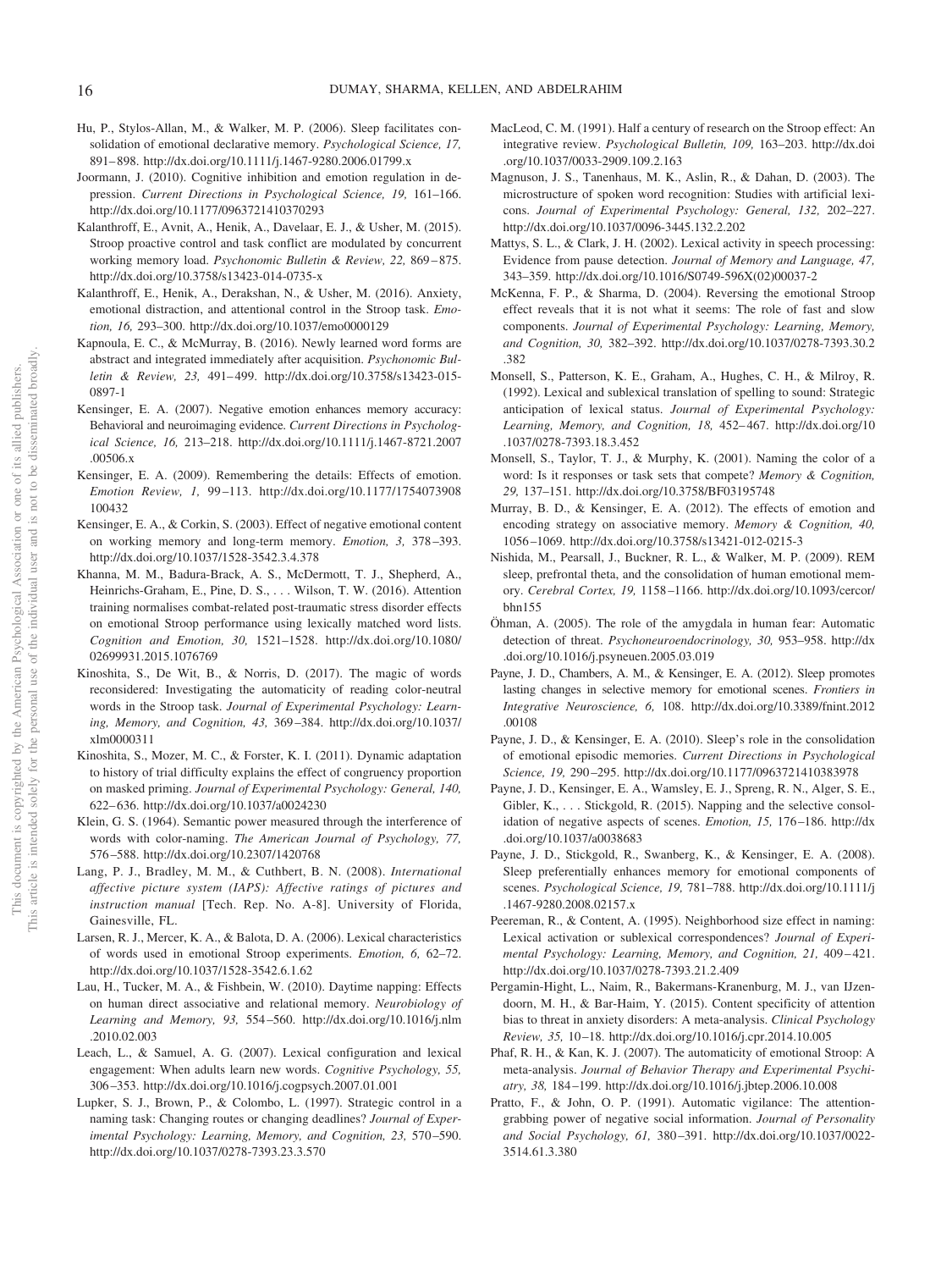- Rastle, K., Kinoshita, S., Lupker, S. J., & Coltheart, M. (2003). Cross-task strategic effects. *Memory & Cognition, 31, 867–876.* [http://dx.doi.org/](http://dx.doi.org/10.3758/BF03196441) [10.3758/BF03196441](http://dx.doi.org/10.3758/BF03196441)
- Richards, A., & Blanchette, I. (2004). Independent manipulation of emotion in an emotional Stroop task using classical conditioning. *Emotion, 4,* 275–281.<http://dx.doi.org/10.1037/1528-3542.4.3.275>
- Sharma, D. (in press). Priming can affect naming colours using the studytest procedure. Revealing the role of task conflict. *Acta Psychologica*. <http://dx.doi.org/10.1016/j.actpsy.2016.11.004>
- Sharma, D., & Money, S. (2010). Carryover effects to addiction-associated stimuli in a group of marijuana and cocaine users. *Journal of Psychopharmacology, 24,* 1309 –1316. [http://dx.doi.org/10.1177/0269881109](http://dx.doi.org/10.1177/0269881109350079) [350079](http://dx.doi.org/10.1177/0269881109350079)
- Stroop, J. R. (1935). Studies of interference in serial verbal reactions. [Reprinted in 1992 in the Journal of Experimental Psychology: General, 121, 15–23]. *Journal of Experimental Psychology, 18,* 643– 662. [http://](http://dx.doi.org/10.1037/h0054651) [dx.doi.org/10.1037/h0054651](http://dx.doi.org/10.1037/h0054651)
- Takashima, A., Nieuwenhuis, I. L., Jensen, O., Talamini, L. M., Rijpkema, M., & Fernández, G. (2009). Shift from hippocampal to neocortical centered retrieval network with consolidation. *The Journal of Neuroscience, 29,* 10087–10093. [http://dx.doi.org/10.1523/JNEUROSCI.0799-](http://dx.doi.org/10.1523/JNEUROSCI.0799-09.2009) [09.2009](http://dx.doi.org/10.1523/JNEUROSCI.0799-09.2009)
- Tamminen, J., Davis, M. H., & Rastle, K. (2015). From specific examples to general knowledge in language learning. *Cognitive Psychology, 79,* 1–39.<http://dx.doi.org/10.1016/j.cogpsych.2015.03.003>
- Tamminen, J., Lambon Ralph, M. A., & Lewis, P. A. (2013). The role of sleep spindles and slow-wave activity in integrating new information in semantic memory. *The Journal of Neuroscience, 33,* 15376 –15381. <http://dx.doi.org/10.1523/JNEUROSCI.5093-12.2013>
- Traficante, D., & Burani, C. (2014). List context effects in languages with opaque and transparent orthographies: A challenge for models of reading. *Frontiers in Psychology, 5,* 1023. [http://dx.doi.org/10.3389/fpsyg](http://dx.doi.org/10.3389/fpsyg.2014.01023) [.2014.01023](http://dx.doi.org/10.3389/fpsyg.2014.01023)
- van Casteren, M., & Davis, M. H. (2006). Mix, a program for pseudorandomization. *Behavior Research Methods, 38,* 584 –589. [http://dx.doi](http://dx.doi.org/10.3758/BF03193889) [.org/10.3758/BF03193889](http://dx.doi.org/10.3758/BF03193889)
- Wagner, U., Gais, S., & Born, J. (2001). Emotional memory formation is enhanced across sleep intervals with high amounts of rapid eye movement sleep. *Learning & Memory, 8,* 112–119.<http://dx.doi.org/10.1101/lm.36801>
- Williams, J. M. G., Mathews, A., & MacLeod, C. (1996). The emotional Stroop task and psychopathology. *Psychological Bulletin, 120,* 3–24. <http://dx.doi.org/10.1037/0033-2909.120.1.3>
- Williams, J. M. G., Watts, F. N., MacLeod, C., & Mathews, A. (1997). *Cognitive psychology and emotional disorders* (2nd ed.). Chichester, United Kingdom: Wiley.
- Wixted, J. T., & Cai, D. J. (2014). Memory consolidation. In K. Ochsner & S. Kosslyn (Eds.), *Oxford handbook of cognitive neuroscience* (pp. 1–59). New York, NY: Oxford University Press.
- Yiend, J. (2010). The effects of emotion on attention: A review of attentional processing of emotional information. *Cognition and Emotion, 24,* 3– 47.<http://dx.doi.org/10.1080/02699930903205698>

(*Appendices follow*)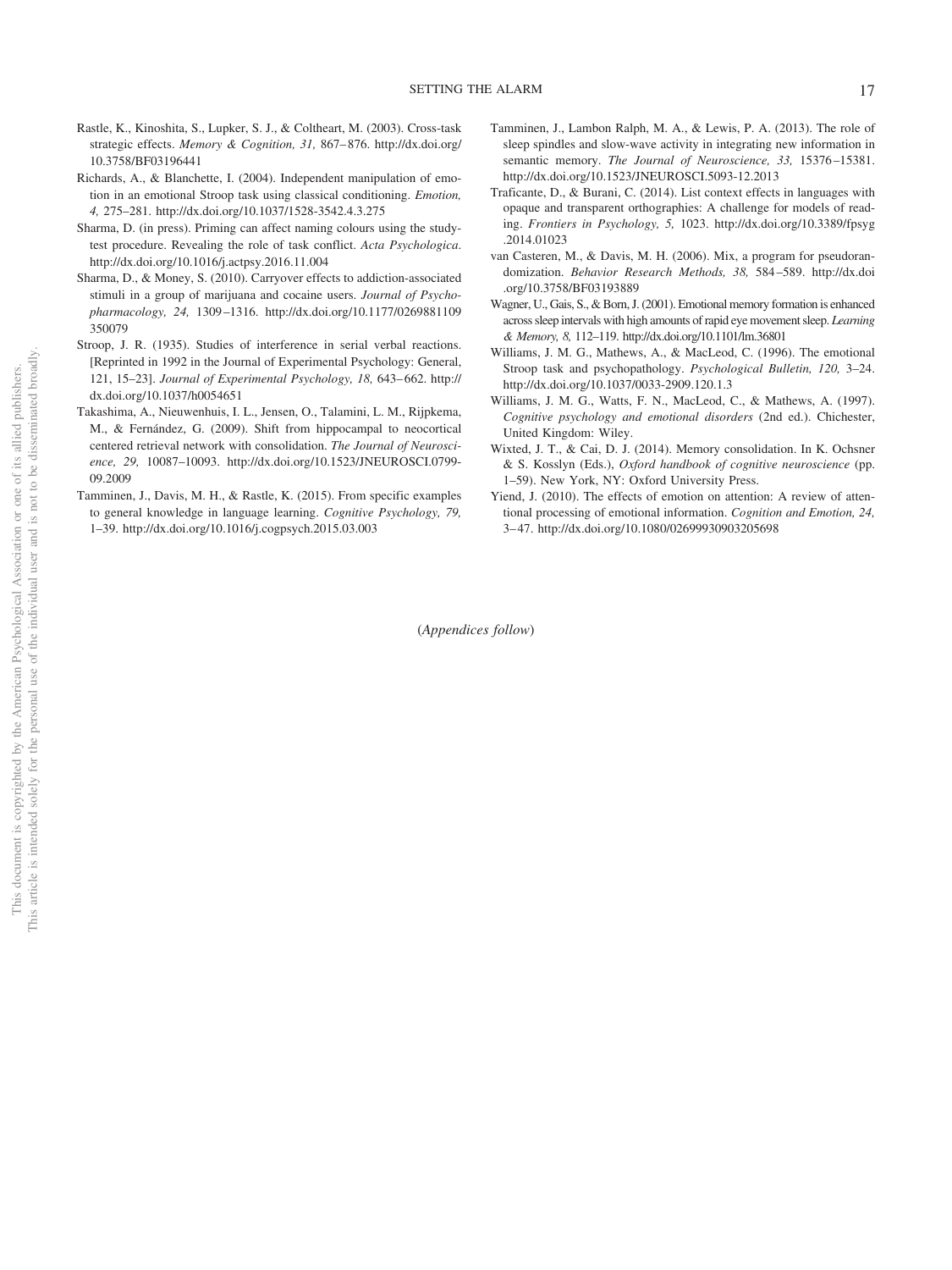### **Appendix A**

#### **Experimental Materials**

**IAPS pictures by ID number (plus valence and arousal in the population tested).** 2900 (2.75; 6.43), 3030 (1.68; 7.73), 3220 (2.33; 6.6), 3350 (2.03; 7.30), 9910 (2.15; 7.25), 6212 (1.75; 7.73), 9040 (1.40; 7.80), 6510 (2.45; 7.75), 6570 (1.88; 7.48), 6821 (2.28; 7.35), 2840 (5.18; 4.43), 2200 (5.15; 4.85), 4571 (6.20; 4.70), 2351 (6.40; 4.68), 7595 (5.05; 4.33), 2410 (4.73; 5.43), 2620 (6.63; 3.38), 7285 (5.8; 4.00), 7550 (5.10; 4.23), 2870 (6.38; 4.35), 7380 (2.40; 7.20), 9006 (2.53; 6.88), 6260 (2.68; 7.93), 9050 (2.05; 7.35), 9140 (1.68; 6.93), 9253 (1.40; 8.03), 9410 (1.10; 8.15), 9560 (3.70; 5.40), 9433 (1.28 7.93), 9520 (2.35; 6.58), 2702 (5.08; 5.05), 5920 (5.15; 5.63), 7050 (4.85; 4.73), 7620 (5.85; 4.13), 1670 (6.15; 3.80), 2381 (6.08; 3.60), 9070 (4.53; 4.38), 1560 (5.30; 6.10), 2850 (5.68; 3.85), 9700 (4.65; 5.33). *Note:* The first 20 ID numbers refer to one set, whereas the remaining ID numbers refer to the other set. In each set, the first 10 ID numbers refer to the alarming pictures.

**Novel words.** beegue, biente, blece, bligue, brabb, cewth, cieff, clauv, cluic, dreubb, drott, dweubb, dweugg, dwooph, frarsh, gawsh, gealte, ghlell, ghrudd, ghwaub, ghweep, ghwieg, ghwive, ghworc, ghylge, glaumb, gnaint, gnolck, gnoolt, gnurgn, greul, grezz, guegn, guilmn, gwaumn, hirnt, jarlt, kandge, knirck, knylgn, krarce, kreib, krewt, kridd, kriet, kurpe, lirlt, neilte, nunck, phalmb, phrirn, phrurt, psamph, pseum, psooce, quoarv, raibb, reegue, rhalp, ruigue, ruithe, shemph, shraum, shrurg, skorck, smawse, smeuve, smieve, smoone, speup, swaish, thilmb, thwass, thweap, thwiec, tultch, werdge, wheegg, wuilte, yaike.

## **Appendix B**

### **Analysis of Performance During Encoding**

The increase in the number of distractor pictures from 1 to 3 on Block 10, and from 3 to 5 on Block 17 during the two encoding phases had the expected effect of shaking performance (see [Figure](#page-7-0) [3\)](#page-7-0). On Block 10 latencies increased by 1,047 ms and accuracy dropped by 1.1%, and both of these effects were significant *F*(1, 62) = 468.70,  $p < .0001$ ;  $F(1, 62) = 5.25$ ,  $p < .03$ , respectively. On Block 17, accuracy did not change significantly relative to Block 16 (+0.7%),  $F(1, 62) = 1.16$ ,  $p > .28$ , but latencies again showed a substantial lengthening, of 448 ms,  $F(1, 62) = 113.72$ ,  $p < .0001$ . Given these expected changes in performance, accuracy and latencies during training were analyzed separately for each of the three resulting time-windows. As for the test data, the ANOVAs that were carried out included group (0-hr, 6-hr), set (Set 1, Set 2) and emotional valence (alarming, neutral), but also now block  $(1-9, 10-16,$  and  $17-20$ , respectively).

**Blocks 1 to 9.** The first time-window showed that *accuracy* improved from one block to the next, until it reached a plateau near ceiling level,  $F(8, 488) = 126.5$ ,  $p < .0001$ ; that it was poorer for alarming than neutral associations,  $F(1, 61) = 11.7$ ,  $p < .002$ ; and that over the first two blocks the 6-hr group was less accurate with Set 2 than with Set 1, as reflected in the three-way interaction,  $F(8, 488) =$ 5.17,  $p < .0001$ . Overall, accuracy for the 6-hr group did not differ from that of the 0-hr group,  $F(1, 61) = 1.95$ ,  $p > .16$ , and the valence effect was not significantly modulated by any of the other factors, whether individually or synergistically,  $Fs \leq 1.51$ ,  $ps > .15$ . *Latencies* showed similar signs of improvement across blocks, *F*(8,  $488$ ) = 104.1,  $p < .0001$ , and a practice effect from Set 1 to Set 2,  $F(1, 61) = 28.9, p < .0001$ , that shrank as performance improved (set x block:  $F(8, 488) = 20.7, p < .0001$ ). They also confirmed the poorer performance on alarming compared with neutral associations,  $F(1, 61) = 28.8, p < .0001$ , and the absence of any modulation of this effect by any of the other factors,  $Fs \leq 1.37$ ,  $ps > .24$ . Apart from a two-way interaction between block and group,  $F(8, 488) = 2.85$ ,  $p <$ .005, because of the 6-hr group being more conservative at the start of each session, no other effect or interaction approached significance,  $Fs \leq 2.02, ps > .16.$ 

(*Appendices continue*)